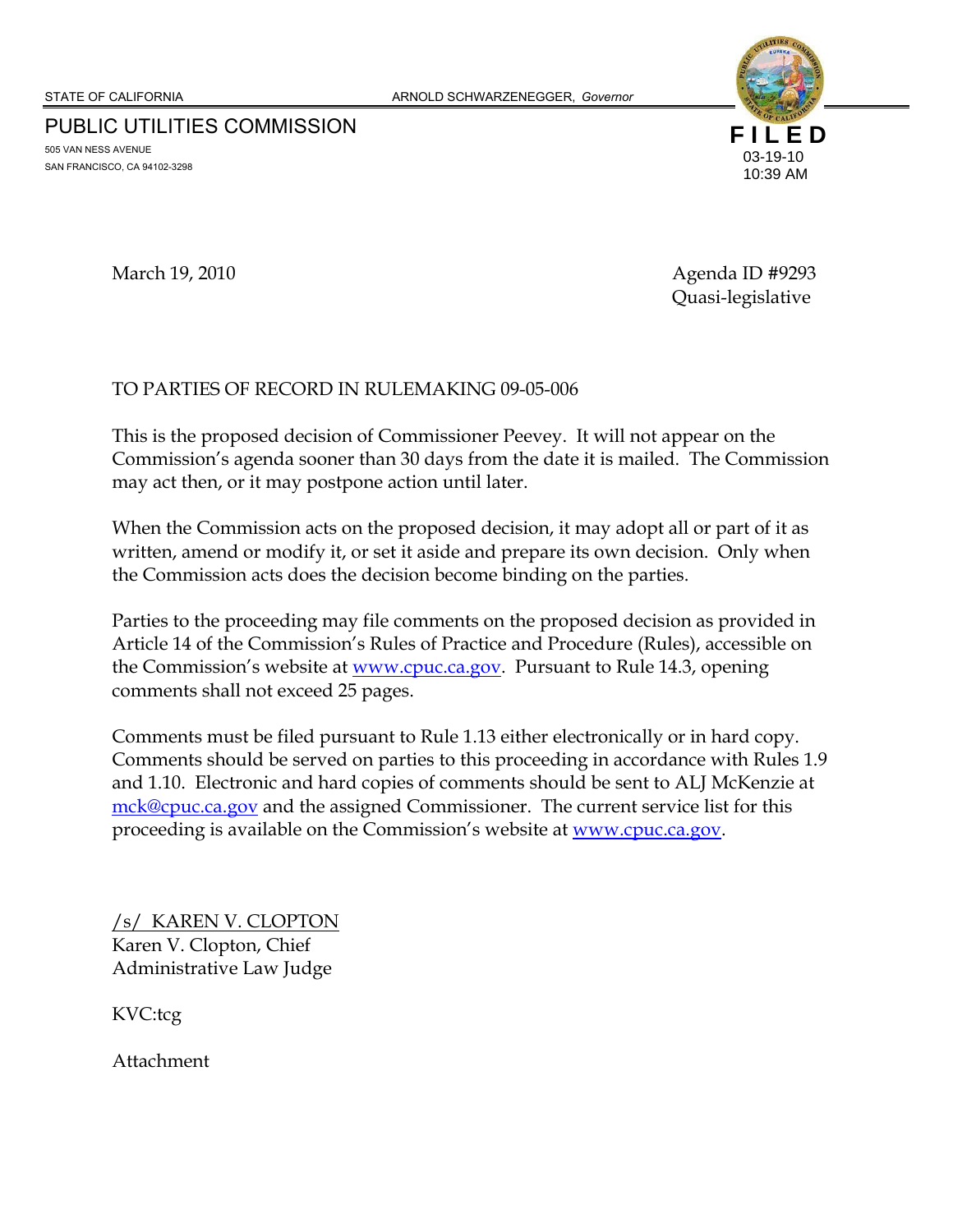COM/MP1/tcg **DRAFT** Agenda ID #9293 Quasi-legislative

# Decision **PROPOSED DECISION OF COMMISSIONER PEEVEY** (Mailed 3/19/2010)

# **BEFORE THE PUBLIC UTILITIES COMMISSION OF THE STATE OF CALIFORNIA**

Rulemaking on the Commission's own Motion into the Exemption From Pub. Util. Code § 851 for Uniform Regulatory Framework and other Competitive Carriers.

Rulemaking 09-05-006 (Filed May 7, 2009)

# **PHASE I DECISION GRANTING EXEMPTION FOR CERTAIN TELECOMMUNICATIONS CARRIERS FROM COMPLIANCE WITH SECTION 851 OF THE PUBLIC UTILITIES CODE IN CONNECTION WITH THE DISPOSITION OF NONCONTROVERSIAL ASSETS**

In this decision, we complete the first phase of this proceeding, as that

phase was defined in the Scoping Memo issued on November 9, 2009.1

Consistent with the intention stated in the Scoping Memo, we hereby grant an

exemption from compliance with Pub. Util. Code § 8512 with respect to the

-

<sup>1</sup> *Assigned Commissioner's Ruling and Scoping Memo on Phase I of Proceeding*, issued November 9, 2009. Hereinafter, this ruling will be referred to as the "Scoping Memo."

<sup>2</sup> Section 851 concerns dispositions or encumbrances of utility property and provides in pertinent part:

A public utility . . . shall not sell, lease, assign, mortgage, or otherwise dispose of, or encumber the whole or any part of its . . . line, plant, system, or other property necessary or useful in the performance of its duties to the public . . . without first either having secured an order from the commission authorizing it to do so for qualified transactions valued above five million dollars (\$5,000,000), or for qualified transactions valued at five million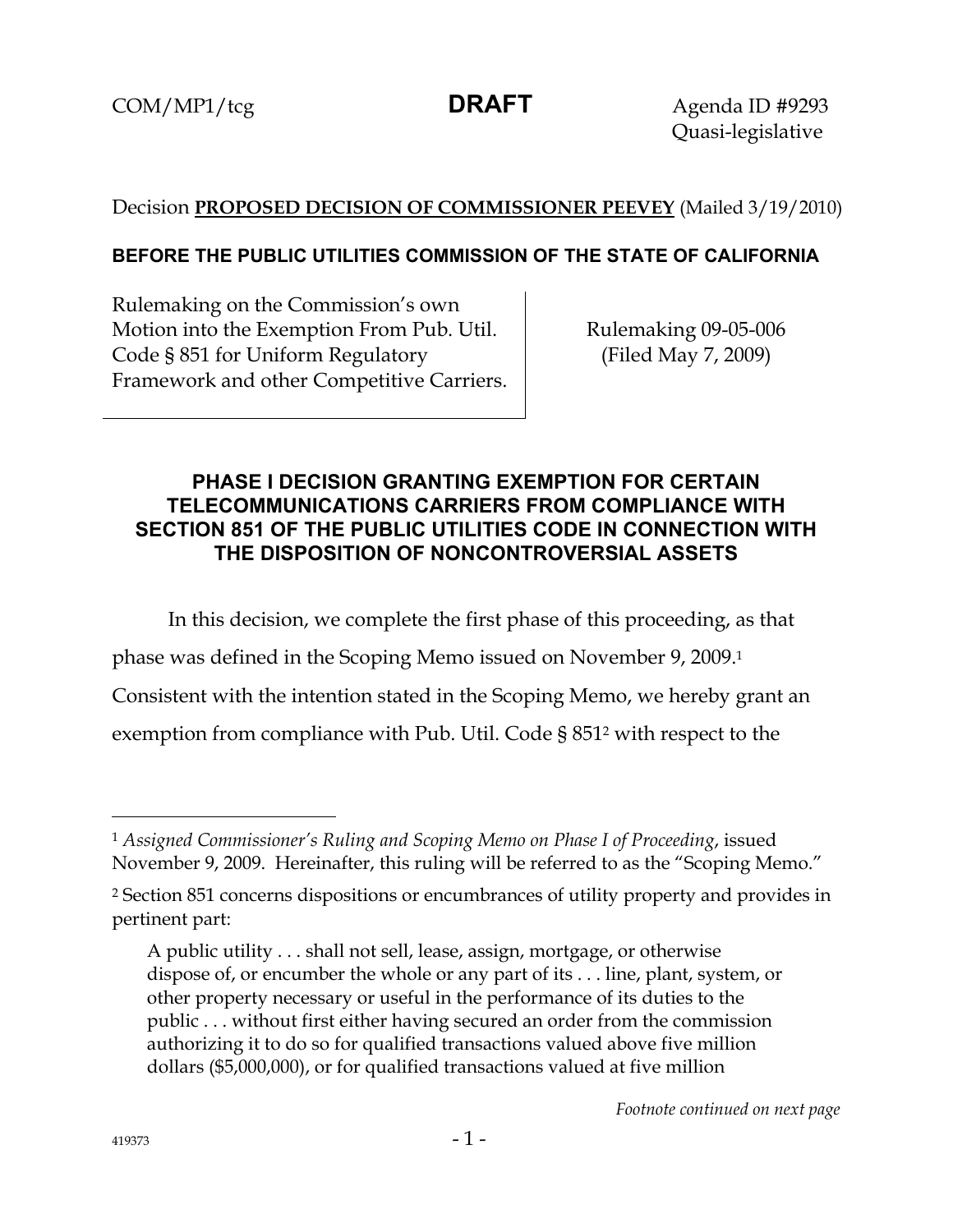disposition of certain non-controversial assets (as defined below) by California telecommunications carriers subject to the Uniform Regulatory Framework set forth in Decision 06-08-030. The exemption we are granting today will not, however, apply to asset dispositions by incumbent local exchange carriers that must still file general rate cases. Such incumbent local exchange carriers will remain subject to § 851.

The exemption granted in this decision will last for four years, at the end of which time we will reexamine, at the request of any party to this proceeding, whether the exemption has served its purpose and should be continued, or has not achieved its purpose and should be terminated. In addition, we will require each carrier subject to the Uniform Regulatory Framework and relying on the § 851 exemption granted herein to file an annual report with the Director of our Communications Division setting forth a summary of the asset sales and dispositions for the prior year to which the § 851 exemption has applied. The Director will post this annual report on the Commission's website.

# **1. Background**

 $\overline{a}$ 

## **1.1. The OIR and the Parties' Comments**

The Commission issued the Order Instituting Rulemaking (OIR) in this proceeding on May 7, 2009. The OIR stated that the purpose of the rulemaking was to consider exemptions from the requirements of Pub. Util. Code § 851 for

dollars (\$5,000,000) or less, filed an advice letter and obtained a resolution from the commission authorizing it to do so . . .

On March 2, 2010, the Commission issued Resolution ALJ-244, which implements changes to the § 851 advice letter process made by Assembly Bill (AB) 698, which became effective on January 1, 2010.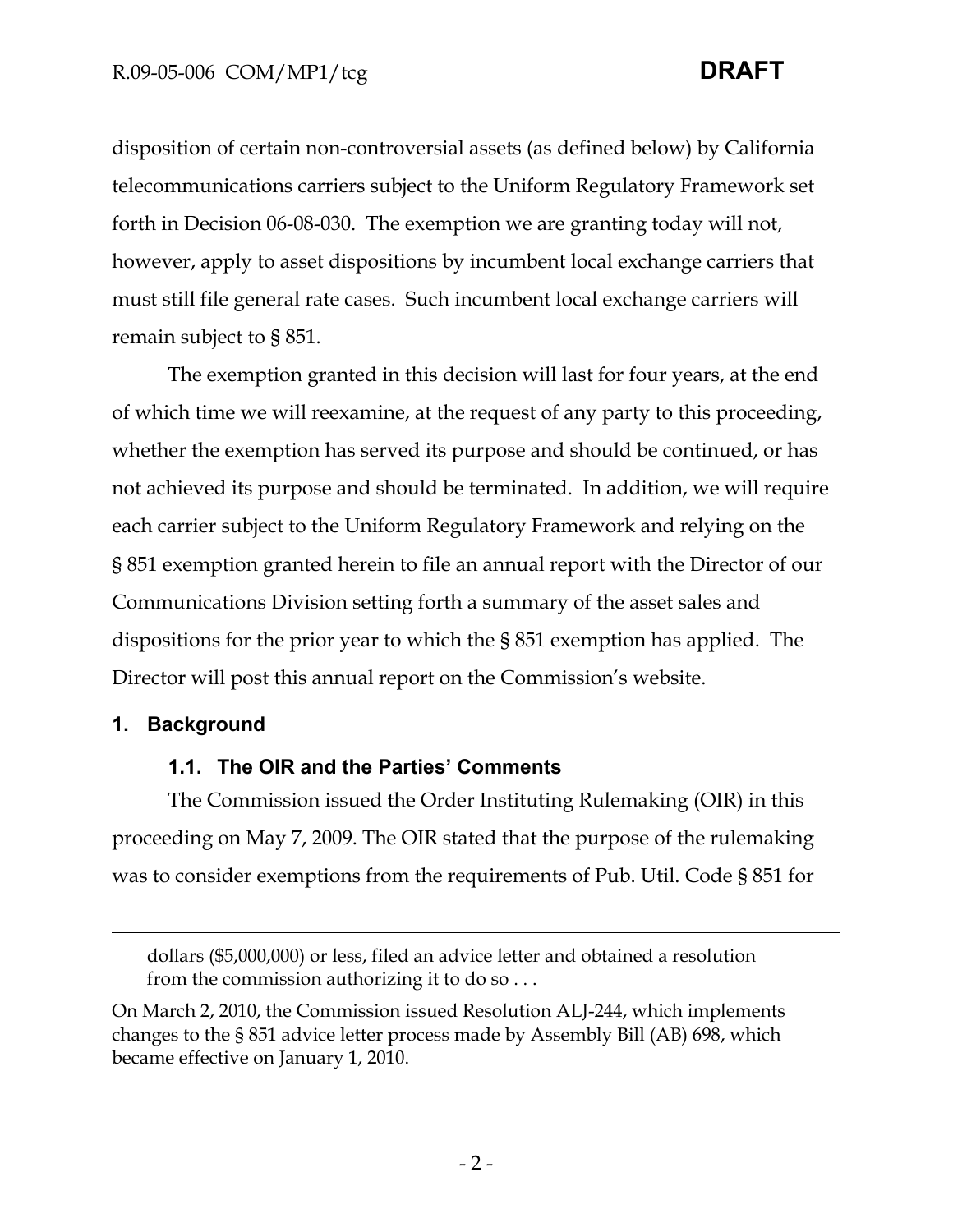specific actions by California telecommunications carriers subject to the Uniform Regulatory Framework (URF). The OIR also stated, however, that the proposed exemptions would not apply to incumbent local exchange carriers (ILECs) still required to file general rate cases (GRCs). The OIR continued that as part of the inquiry into whether exemptions from § 851 were appropriate for certain dispositions of property by URF carriers, the rulemaking would also consider whether any conditions should be placed on such exemptions pursuant to Pub. Util. Code § 853(b).3

After setting forth a history of the various exemptions from § 851 that the Commission has granted to telecommunications carriers, the OIR set forth a list of eight specific issues, invited affected parties to submit comments and proposals on these issues, and proposed a preliminary schedule for the proceeding. (OIR at 7-10.)

Pursuant to the schedule outlined in the OIR (as modified by a ruling issued on May 22, 2009), 4 the parties filed their opening comments and

# 3 Pub. Util. Code § 853(b) provides in full:

-

4 The May 22, 2009 joint ruling issued by the assigned Commissioner and the assigned Administrative Law Judge (ALJ) revised the schedule set forth in the OIR to provide for the filing of opening comments and proposals on June 26, 2009, the issuance of a

The commission may from time to time by order or rule, and subject to those terms and conditions as may be prescribed therein, exempt any public utility or class of public utility from this article if it finds that the application thereof with respect to the public utility or class of public utility is not necessary in the public interest. The commission may establish rules or impose requirements deemed necessary to protect the interest of the customers or subscribers of the public utility or class of public utility exempted under this subdivision. These rules or requirements may include, but are not limited to, notification of a proposed sale or transfer of assets or stock and provision for refunds or credits to customers or subscribers.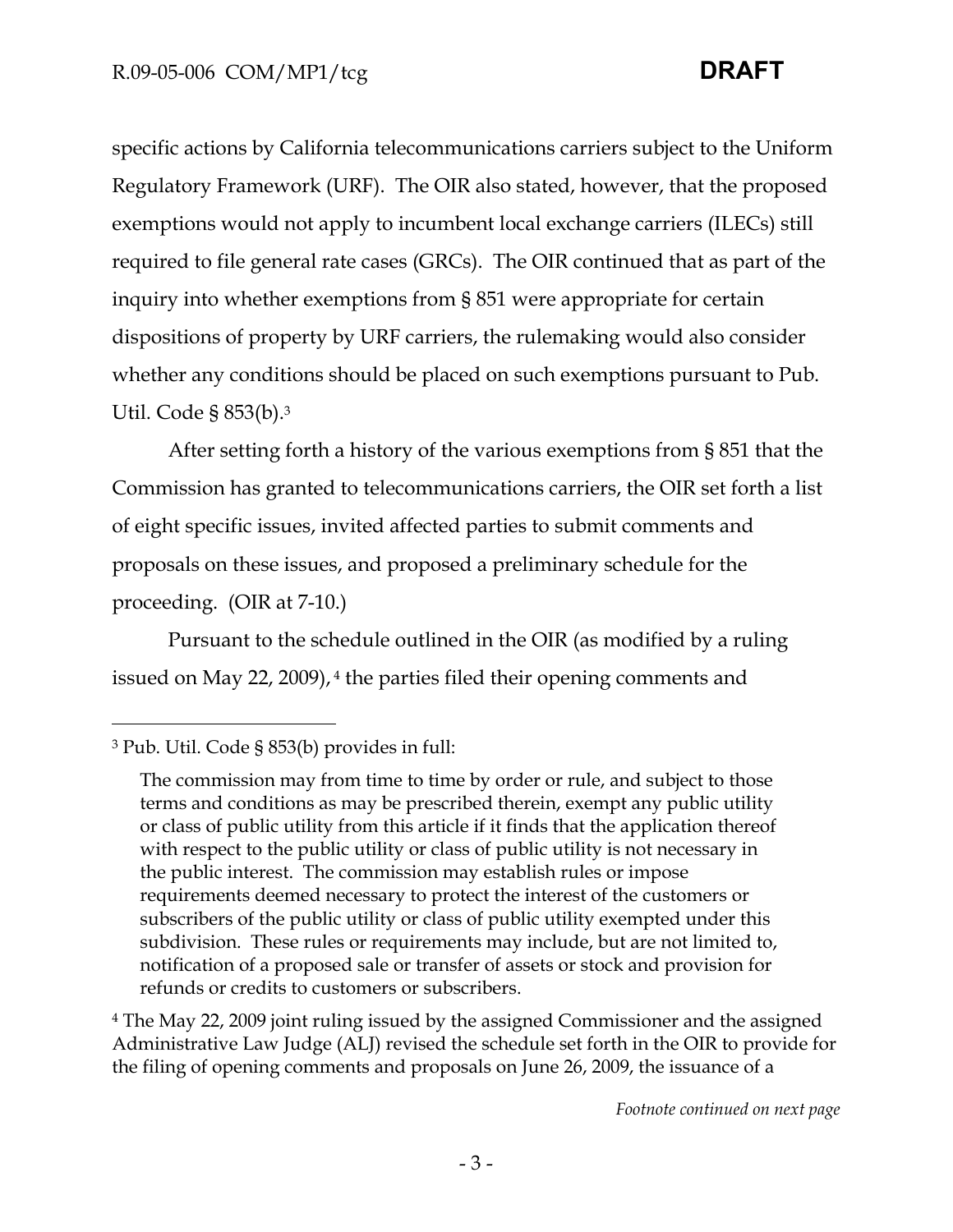$\overline{a}$ 

proposals on June 26, 2009. The parties filing such comments and proposals consisted of Pacific Bell Telephone Company d/b/a AT&T California (AT&T), Verizon California Inc. and its certificated California affiliates (Verizon), the Division of Ratepayer Advocates and The Utility Reform Network (DRA/TURN), the California Association of Competitive Telecommunications Companies (CALTEL), SureWest Telephone (Surewest), and the Consumer Federation of California (Consumer Federation).

In their comments, AT&T and Verizon argued that URF carriers (except ILECs still filing GRCs) should be granted a full and unconditional exemption from the requirements of § 851, and that many of the concerns raised in the OIR could be addressed through the special Telecommunications Industry Rules set forth in General Order (GO) 96-B. However, while AT&T sought a full § 851 exemption immediately, Verizon acknowledged that special issues might be raised by sales or other dispositions of assets that could be used to provide unbundled network elements (UNEs), collocation or related wholesale services. Verizon therefore proposed that the proceeding be bifurcated, with the first phase being devoted to sales or dispositions of assets unlikely to be controversial.

CALTEL's comments supported the idea of a bifurcated proceeding, although CALTEL took a narrower view than Verizon of what asset sales and dispositions might be viewed as noncontroversial. Like AT&T and Verizon, SureWest sought an unconditional exemption from the requirements of § 851. In their comments, DRA/TURN argued strongly against a wholesale § 851

scoping memo on July 24, 2009, and the filing of reply comments and proposals on August 21, 2009.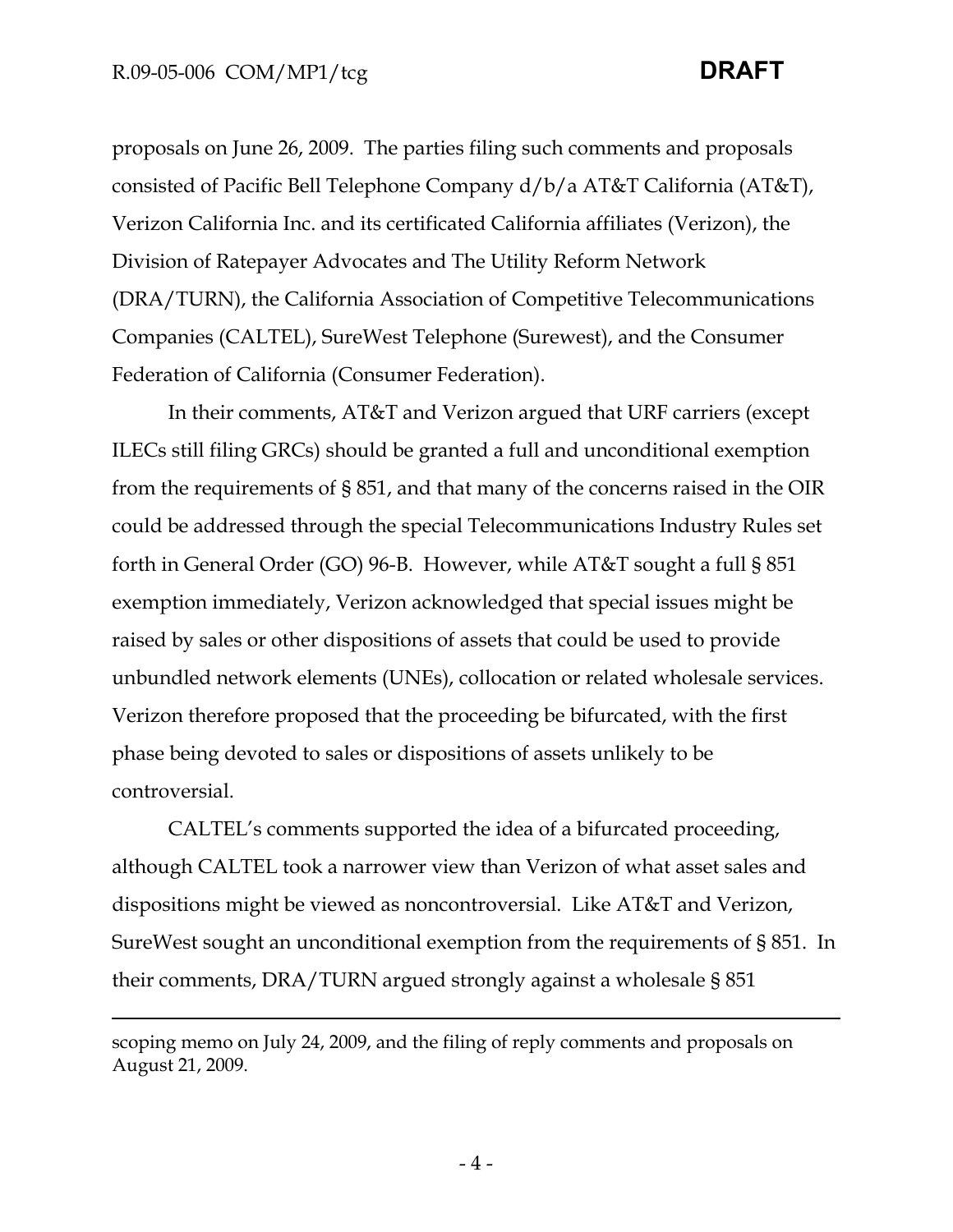# R.09-05-006 COM/MP1/tcg **DRAFT**

exemption, and also urged the Commission to address alleged inconsistencies between the trial program for asset dispositions authorized in Resolution ALJ-202 and Decision (D.) 07-11-048, which extended the advice letter process used for non-dominant interexchange carriers and competitive local exchange carriers to URF ILECs. Consumer Federation argued that a broad exemption from the requirements of § 851 was against the public interest and that the Commission should continue to require URF ILECs to file § 851 applications, while considering waivers on a case-by-case basis.

On August 6, 2009, the assigned Commissioner and the assigned ALJ issued a joint ruling concerning the issues raised by the parties' initial comments.5 The August 6, 2009 Ruling asked the parties to address these issues in reply comments, and noted that a scoping memo would not be issued until after the reply comments had been received and analyzed. Among other things, the August 6, 2009 Ruling asked the parties to address what refinements, if any, should be made to Verizon's proposal to divide the proceeding into two phases, whether CALTEL's alternative phasing proposal should be adopted instead, and whether § 851 requirements should be retained in situations where a change-ofcontrol of a utility was contemplated, but the proposed change-of-control was not subject to Pub. Util. Code § 854. In addition, the ruling asked how, in formulating any § 851 exemption, the Commission could ensure that review of relevant projects under the California Environmental Quality Act (CEQA) could continue to be adequate, and whether the Commission should rely on the fact

<sup>5</sup> *Joint Assigned Commissioner's and Administrative Law Judge's Ruling Concerning Reply Comments and Proposals*, issued August 6, 2009. Hereinafter, this ruling will be referred to as the "August 6, 2009 Ruling."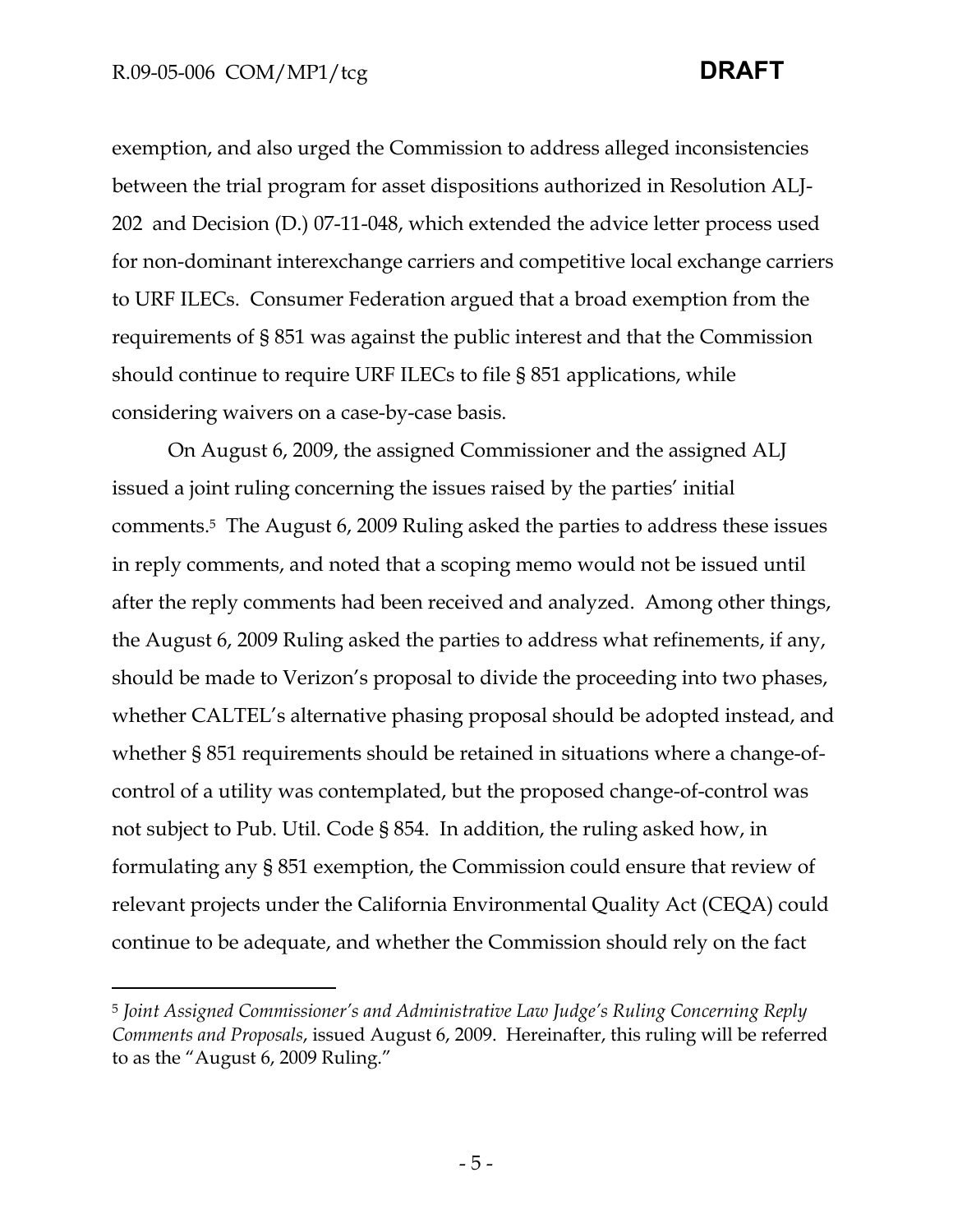$\overline{a}$ 

that some of the key obligations of URF carriers (such as withdrawals of basic service and carrier-of-last-resort obligations) are set forth in the Telecommunications Industry Rules in GO 96-B, and thus must be complied with independently of any § 851 exemptions. The parties submitted their reply comments on these issues on September 4, 2009.

### **1.2. The Phase I Scoping Memo**

On November 9, 2009, the assigned Commissioner issued the Scoping Memo. In that document, he concluded that, with some modifications, Verizon's proposal for a two-phase proceeding should be adopted, with the first phase devoted to the identification of asset dispositions unlikely to be controversial. However, the assigned Commissioner rejected the suggestion in the reply comments of DRA/TURN and CALTEL that workshops should be held to identify non-controversial assets with greater precision, concluding that "such workshops would most likely result in unnecessary delay," and noting that the parties had had a full opportunity to comment on Verizon's detailed bifurcation proposal in their reply comments. (Scoping Memo at 6-7.) He also concluded that, subject to certain exceptions set forth in the Scoping Memo, assets with the following account numbers in the Uniform System of Accounts of the Federal Communications Commission (FCC)6 should, as Verizon had proposed, be considered in Phase I:

<sup>6</sup> The FCC's Uniform System of Accounts is set forth at 47 C.F.R. §§ 32.1-32.9000. These section numbers comprise Part 32 of 47 C.F.R.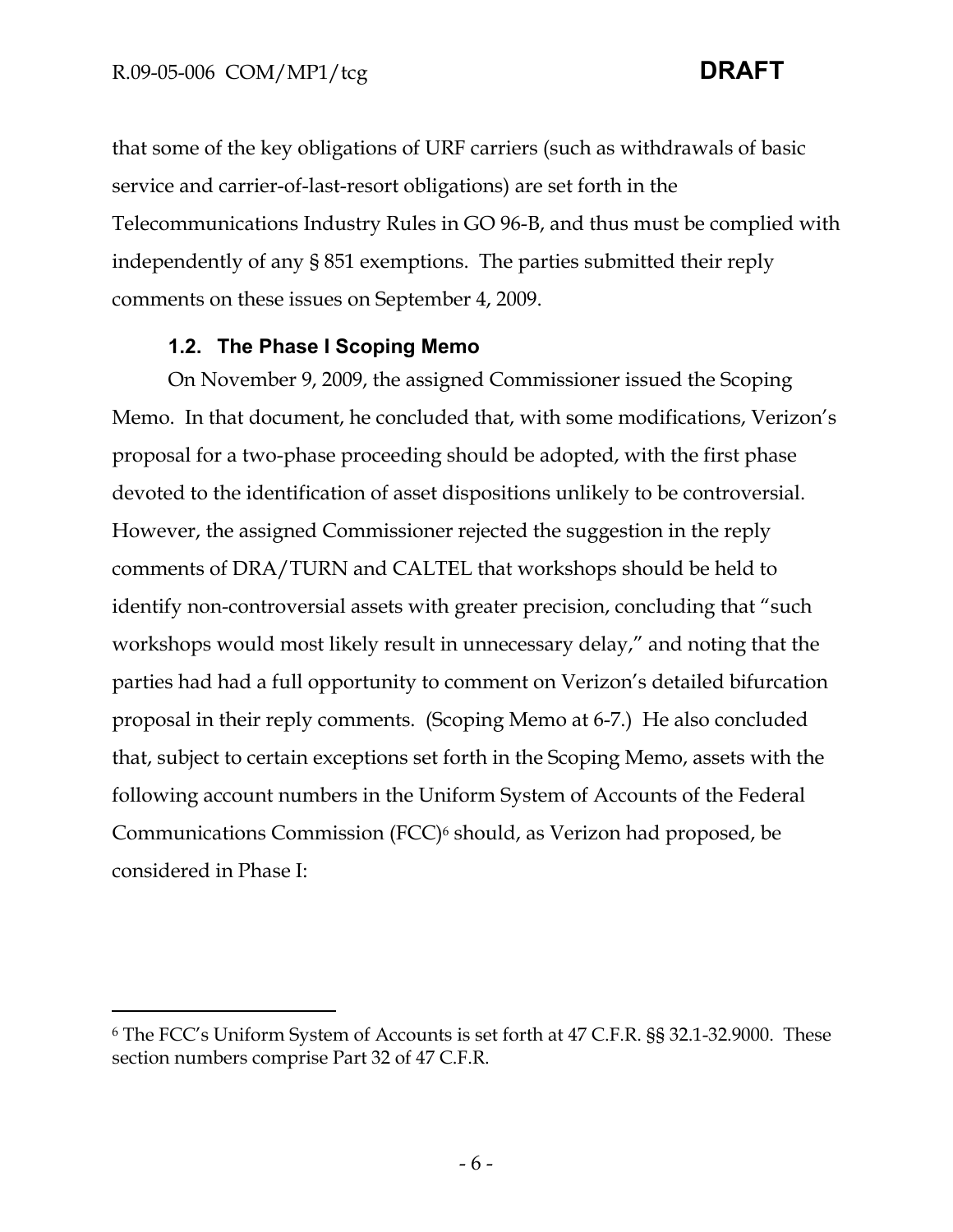| Account | <b>Account Title</b>      |
|---------|---------------------------|
| No.     |                           |
| 2111    | Land                      |
| 2112    | Motor vehicles            |
| 2113    | Aircraft                  |
| 2114    | Tools & other work        |
|         | equipment                 |
| 2121    | Buildings [7]             |
| 2122    | Furniture                 |
| 2123    | Office Equipment          |
| 2124    | General purpose computers |
| 2690    | Intangibles               |

The Scoping Memo also pointed out that the list of FCC accounts to be considered in Phase I did not include Account 2681 (capital leases) and 2682 (leasehold improvements). These two accounts were omitted, the Scoping Memo explained, because the same issues that Verizon had identified with respect to buildings might also apply to capital leases and leasehold improvements. Since

*Footnote continued on next page*

<sup>-</sup>7 The assigned Commissioner adopted Verizon's suggestion in its June 26, 2009 Initial Comments that not all buildings covered by FCC Account 2121 be included in the first phase of this proceeding. (Scoping Memo at 7, n. 6.) As Verizon pointed out in these comments, Account 2121 "does *not* distinguish between buildings and portions of buildings with collocation space *versus* buildings without collocation space (like administrative buildings)." (Verizon Initial Comments at 4; emphasis in original.) Verizon noted that only the latter type of building should be included in Phase I under its proposal, and that "internal records should be readily available to identify those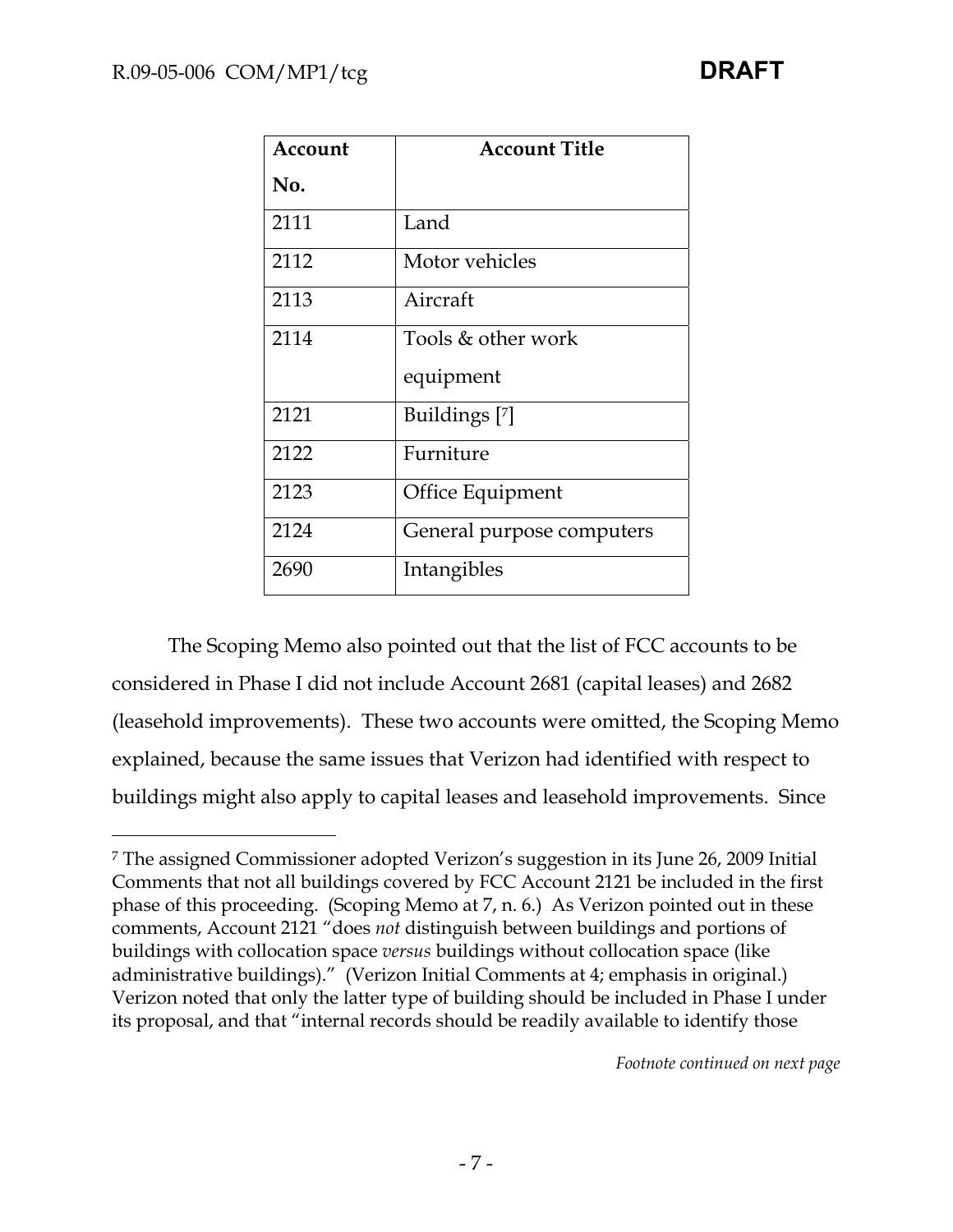-

URF ILECs do not file rate cases and are not subject to rate-of-return regulation, there appeared to be no regulatory advantage to them in owning an asset rather than leasing it. Thus, it seemed possible the ILECs might be parties to leases covering assets used to provide UNEs, collocation, or other wholesale services, and that the assignment or other disposition of such leases might raise issues more appropriately considered in Phase II of the proceeding. (Scoping Memo at 8, n. 7.)8

The Scoping Memo also made clear that even with the exemption from § 851 requirements contemplated for assets covered by Phase I, URF carriers would continue to have reporting requirements. The Scoping Memo described these requirements as follows:

Although I propose to grant an exemption from § 851 in Phase I for non-controversial asset transfers, I believe URF ILECs should still be

In Phase II of this proceeding, the Commission will consider to what extent a § 851 exemption should be granted for assets used to provide telecommunications service directly, *i.e.*, switched network facilities, and if so, whether any conditions should be imposed on such an exemption. These assets include working telephone plant, collocation space, and vacant space reserved for future collocation use. In keeping with Verizon's suggestion, and subject to the caveats noted [above,] the specific asset types to be covered in Phase 2 will be those included within FCC Account Nos. 2211-2232 (Central Office assets), 2311-2362 (Information origination/termination assets), 2411-2441 (Cable and wire facilities assets), and 2681-2682 (capital leases and leasehold improvements). (*Id.* at 8-9.)

buildings including collocation space and space reserved for future collocation use." (*Id.*)

<sup>8</sup> The Scoping Memo made clear that because Phase II of the proceeding would be significantly more complex than Phase I, no decision could yet be made on the precise scope or need for hearings in Phase II. (*Id.* at 10-11.) The general scope of Phase II was described as follows: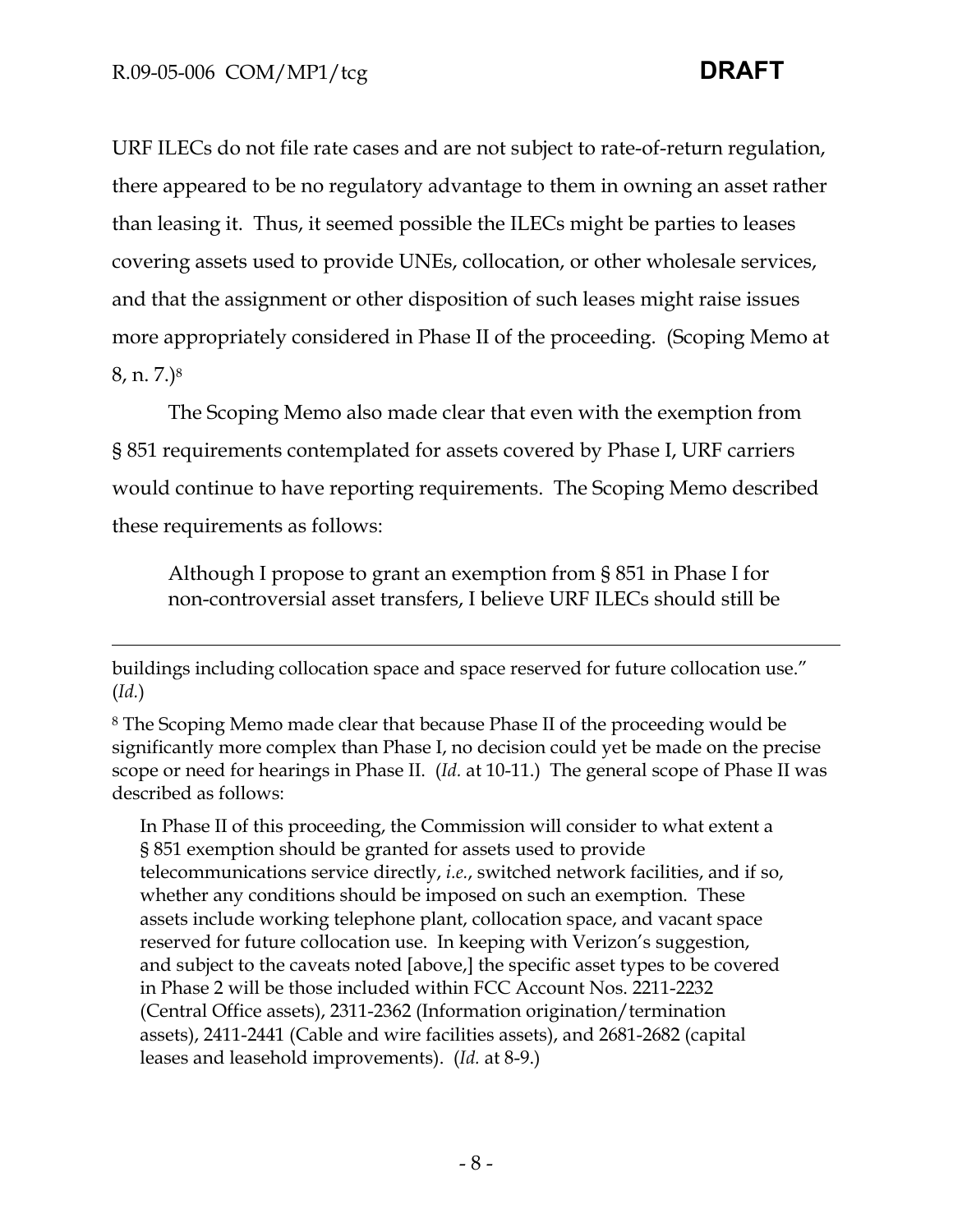required to report these dispositions in an annual report. The report would take the form of a Tier 1 advice letter, which would serve to give interested parties notice of the transfers and an opportunity to protest one or more of them if the interested party believes that a particular transfer cannot legitimately be considered noncontroversial. In its advice letter, the utility would be required to identify the type of asset, the sales price, and the nature of the purchaser. In the event the purchaser was an independent third party, no name would be required. In the event the purchaser was an affiliate of the utility, the utility would be required to name the affiliate. (*Id.* at 10, n. 8.)

Finally, the Scoping Memo concluded that while hearings would not be necessary in Phase I of the proceeding (owing to the non-controversial nature of the assets included in that phase), the parties should be given an additional opportunity to file comments on any remaining concerns they might have. On this question, the Scoping Memo said:

. . . I also recognize that questions may remain after this Scoping Memo about the precise inventory of assets to be included in Phase I, as well as about specific issues the parties may have in connection with particular Phase I asset types. Accordingly, all parties are invited to file supplementary comments on December 18, 2009 setting forth any such issues. Based on what is received, reply supplementary comments may also be requested. (*Id.* at 9.)

# **2. The Parties' Supplemental Comments on the Scoping Memo**

 $\overline{a}$ 

On the December 18, 2009 due date, all parties filed supplemental comments in response to the Scoping Memo.9

<sup>9</sup> Unlike the prior rounds of comments, DRA and TURN filed separate sets of supplemental comments.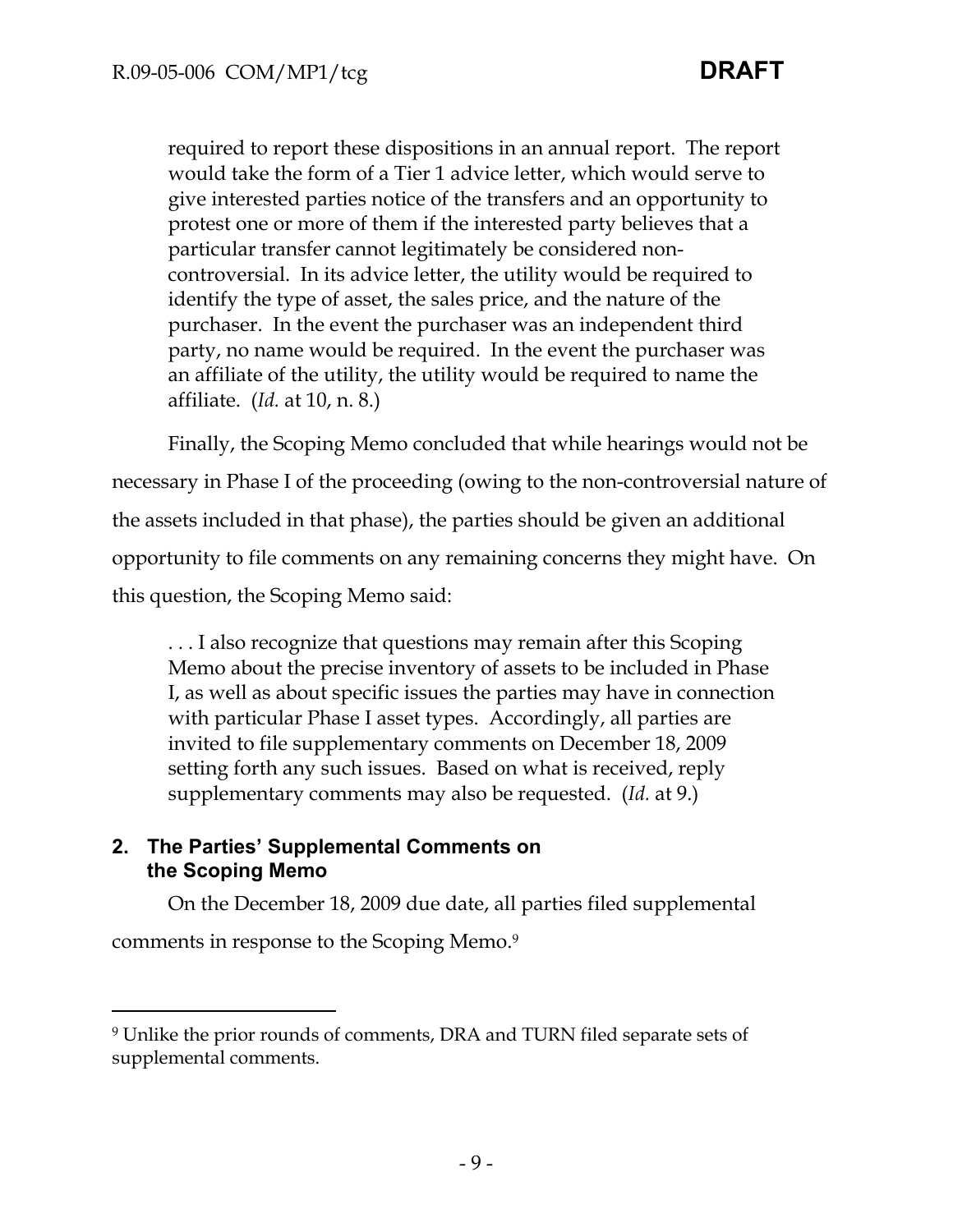In their comments, DRA and TURN both criticized the Scoping Memo for relying on FCC account descriptions to determine which types of asset transfers are non-controversial and should be considered in Phase I. TURN argued that the FCC's account descriptions are "overly broad and would improperly include assets that are used to directly offer basic service, and assets that are 'necessary' to maintain service quality." (TURN Supplemental Comments at 6.) DRA argued that instead of relying on FCC account descriptions, the Commission should ensure that asset transfers implicating any of five factors should be considered in Phase II of this proceeding:

[W]e believe more assets belong in the "controversial" category than the Scoping Memo acknowledges. Assets whose removal from use will affect the "public interest" should be treated as controversial and addressed in Phase 2 of this rulemaking. Those assets are relevant to the following aspects telecommunications companies' operations: 1) competitor access to the telephone network, 2) service quality, 3) services to seniors and low income customers, 4) jobs in California and hence the California economy, and 5) safety, privacy and security . . . (DRA Supplemental Comments at 1.)

As a corollary of this position, DRA stated that it opposes treating sales or other dispositions of the following types of assets (and potentially others) as non-controversial:

- Call centers, which employ large numbers of California residents and whose transfer would put those employees out of work or hurt service quality;
- Payment centers, where seniors, disabled, low income and other customers pay their telephone bills either because they lack banking relationships or feel more comfortable paying in person;
- Headquarters buildings, because of their impacts on California jobs;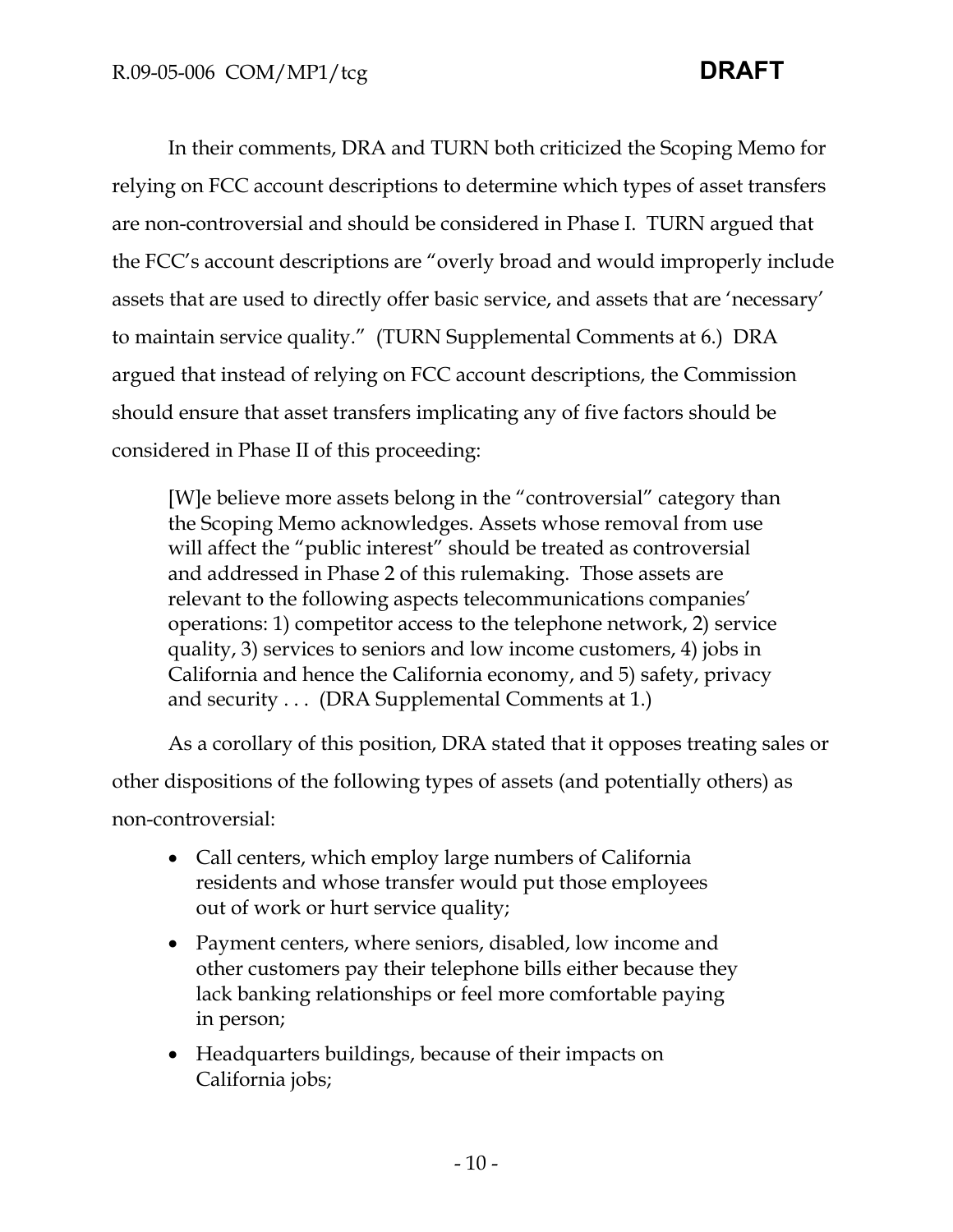- Central offices or switching centers, which house telephone switches and competitors' facilities, giving them access to the public switched telephone network and its network elements;
- Critical infrastructure under state and federal regulation that has an impact on the safety, privacy and security of customers, customer data and the infrastructure itself . . . (*Id.* at 2.)

In its comments, Consumer Federation also opposes granting a § 851 exemption based on asset type. Relying on decisions such as D.01-05-041, it argues:

[T]here should be a presumption that a utility's disposal or encumbrance of property is not in the public interest, and the telecommunications companies must be required, in this proceeding, to demonstrate that the disposal of property in exempted accounts will not have an effect on "the health, safety, comfort, and convenience of its patrons, employees, and the public." (Consumer Federation Supplemental Comments at 3.)

In their supplemental comments, AT&T, Verizon, and SureWest all endorsed the approach to defining non-controversial assets taken in the Scoping Memo, but argued that its decision not to include FCC Accounts 2681 and 2682 within the scope of Phase I should be reconsidered. Verizon, for example, offered the following justification for reconsidering the decision to exclude Accounts 2681 and 2682 from Phase I:

[T]wo of the accounts that the Scoping Memo would defer to Phase 2, *i.e.*, accounts 2681–2682 (capital leases and leasehold improvements), in fact, contain assets that are not used to directly provide telephone service, and therefore should be exempted in Phase 1 under the policy framework advanced in the Scoping Memo. Although such accounts could theoretically include leased buildings containing active or reserved collocation space, the same is true of owned buildings (account 2121). The Scoping Memo accepts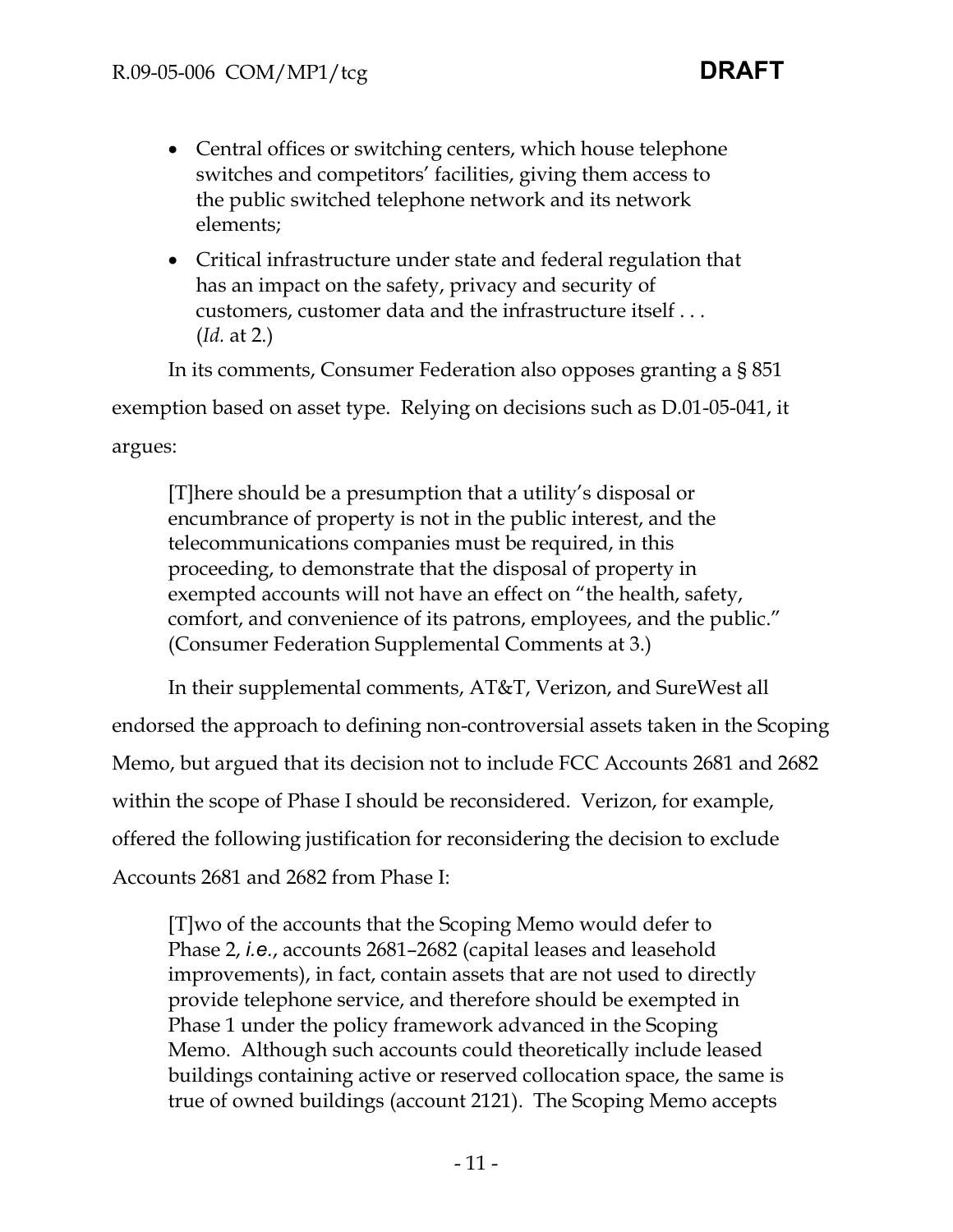-

Verizon's proposal for addressing this minor issue, *i.e.*, to use internal records to differentiate between those buildings containing collocation space versus those buildings that do not. The same approach should be utilized for capital leases and leasehold improvements. Accordingly, the Commission should include accounts 2681–2682 in the list of assets exempted in Phase 1, subject to the discussed collocation exception. (Verizon Supplementary Comments at 2; footnote omitted.)10

For various reasons, all of the commenting parties except Consumer Federation were critical of the requirement in the Scoping Memo that URF carriers invoking the proposed § 851 exemption should be required to file an annual Tier 1 advice letter.11 After pointing out that the Commission had not imposed such a reporting requirement in the past, AT&T said:

[T]he Scoping Memo's suggested reporting requirement would create a cloud of uncertainty over exempted transactions similar to that which exists under the current Section 851 approval process. As noted above, under the suggested reporting requirement, transactions would be subject to protest if an interested party believes that a particular transfer cannot legitimately be considered non-controversial. This means exempted transactions, like nonexempted transactions, would face the prospect of a protest that could affect the transaction. Moreover, unlike the current Section 851 approval process where any protests are known before the transaction occurs, protests under the newly suggested reporting requirement would come after the transaction has taken place. Thus, the newly suggested reporting requirement would create a level of regulatory uncertainty for URF ILECs that is worse than

<sup>10</sup> *See also* AT&T Supplemental Comments at 2-4; SureWest Supplemental Comments at 1-2.

<sup>11</sup> Since Consumer Federation opposes granting a § 851 exemption based on asset type, it did not comment on the use of a Tier 1 advice letter as a vehicle for obtaining an annual report on the use of the proposed exemption.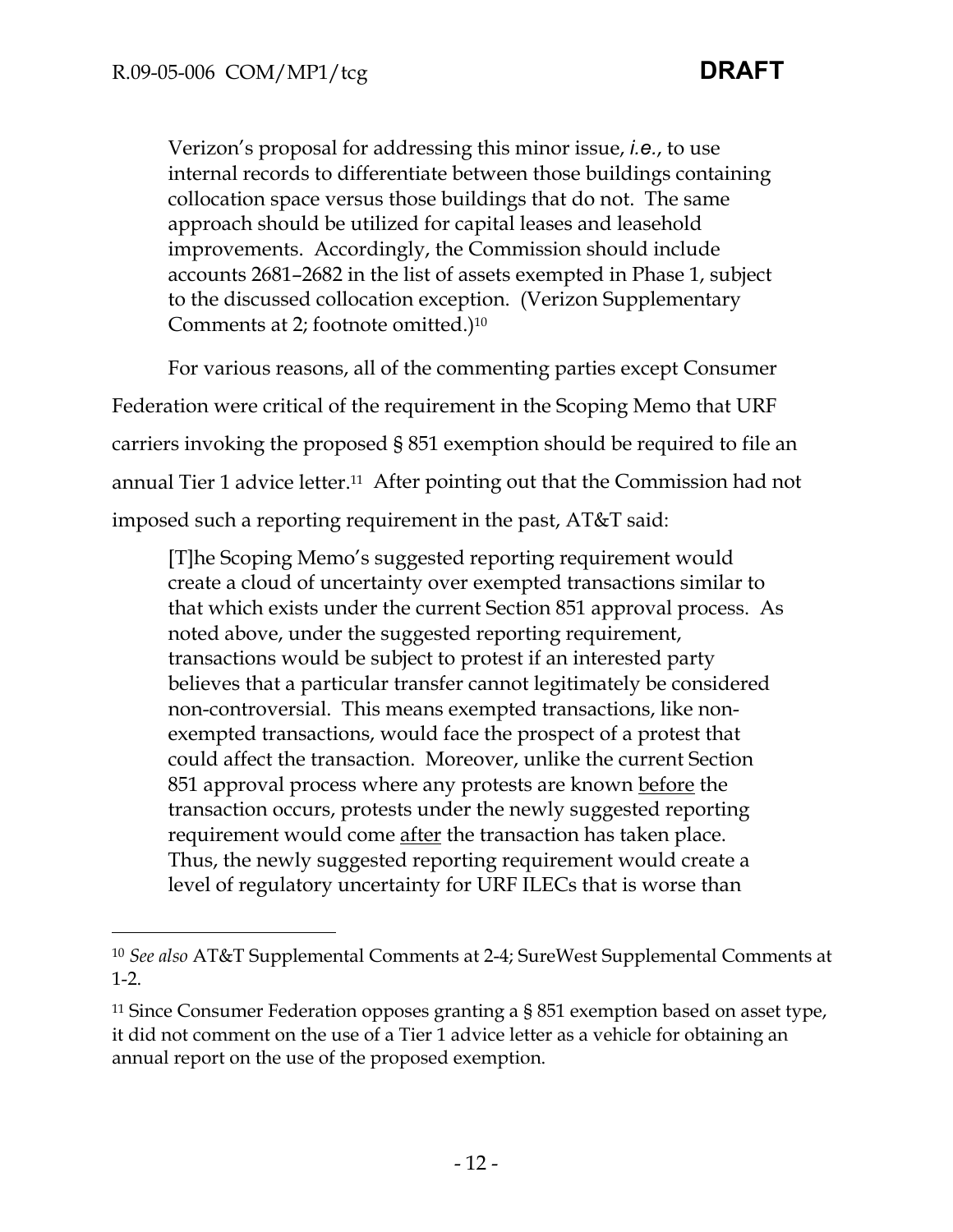under the current process. The prospect, and concomitant uncertainty, that a protest may affect exempted transactions long after they have been completed would impair the ILECs' ability to effectively negotiate transactions with third parties and to efficiently manage their assets, and it would place them at a disadvantage visà-vis competitors that have no reporting requirement. (AT&T Supplemental Comments at 5-6; footnotes omitted, emphasis in original.)12

Although differing with AT&T, Verizon, and SureWest on other issues,

TURN and CALTEL agreed that the requirement of an annual report in the form

of a Tier 1 advice letter was unworkable. In its comments, TURN stated:

The proposal [for an annual advice letter report] also purports to provide a protest opportunity of the transactions listed in this annual report. However, in many cases, the protest would be several months after the fact and therefore almost useless. It would be extremely difficult to undo a transaction, especially those involving a third party unrelated to the carriers' telecommunications work . . . The party submitting the protest has an uphill battle to convince the Commission that any transaction would have to be reversed and further reviewed. An after-the-fact process would also be terribly unfair to the other party to the transaction who may find out perhaps a year later that their deal was void. While the [Scoping Memo's] proposal for an annual report has good intentions, and TURN agrees that there must be some type of notice to the public if exemptions are granted, this after-the-fact notice is not practical or effective. (TURN Supplemental Comments at 2; footnote omitted; CALTEL Supplemental Comments at 2-3.)13

*Footnote continued on next page*

<sup>12</sup> *See also* Verizon Supplementary Comments at 2-3; SureWest Supplemental Comments at 2.

<sup>13</sup> In the Scoping Memo, the assigned Commissioner noted that any issues about the applicability of the California Environmental Quality Act (CEQA) to assets held by URF carriers are likely to be dealt with in R.06-10-006. He continued that to the extent the decision in R.06-10-006 "does not address the CEQA issues that have been raised in the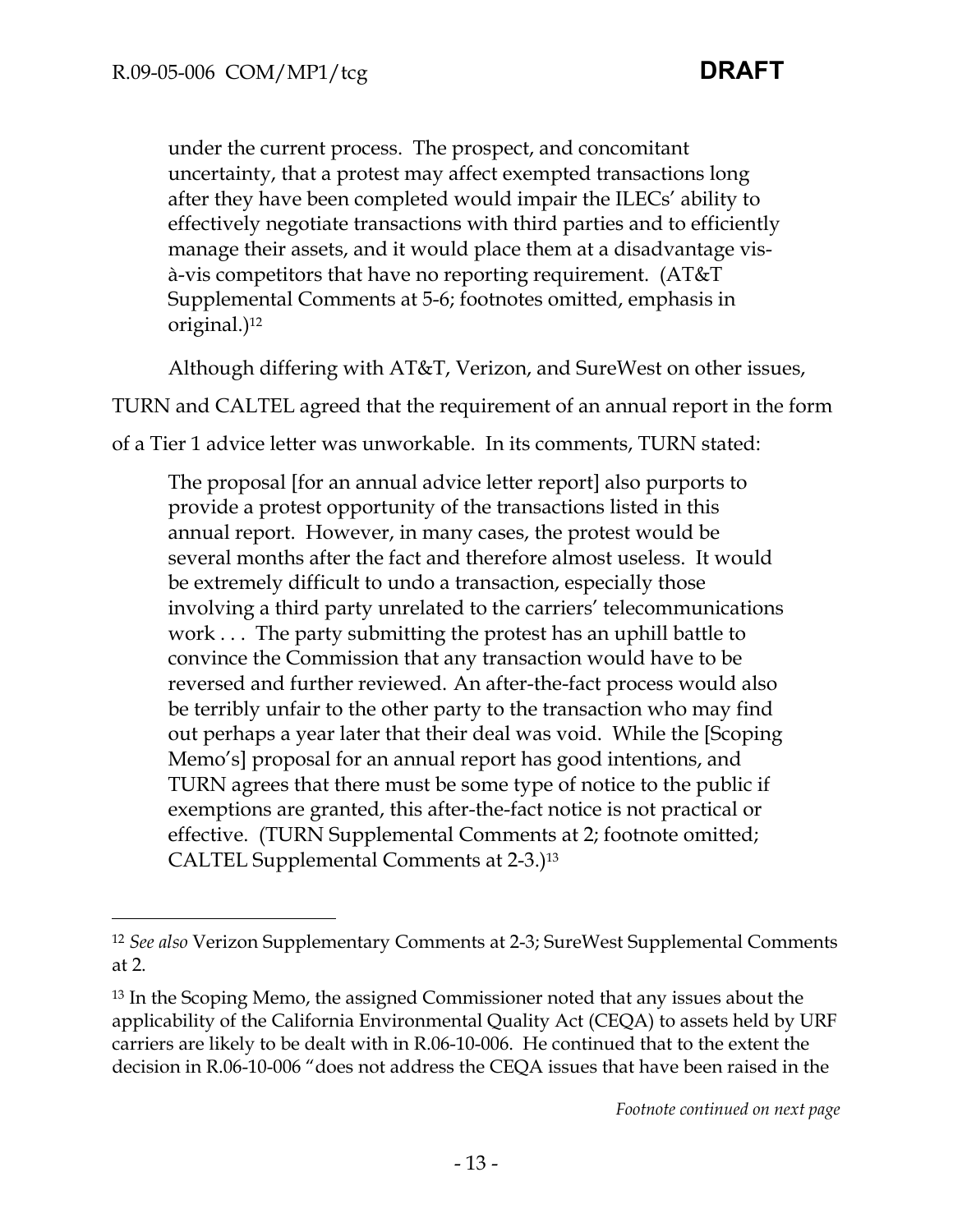# **3. Discussion**

 $\overline{a}$ 

We have concluded that although the two-phase approach outlined in the Scoping Memo for determining § 851 exemptions is sound, some adjustments to that approach are appropriate.

Before discussing those adjustments, however, we think it is appropriate to address DRA's argument that any asset sale or transfer that would implicate any of what DRA refers to as the "five factors" (*i.e.*, competitor access to the telephone network, service quality, services to senior and low income customers, jobs in California, and safety, privacy or security) should be considered "controversial" and dealt with in Phase II of this proceeding.

For several reasons, we believe that such an approach would be unwieldy. First, it would make it more difficult to determine which types of assets the Commission considers non-controversial, and so subject to the § 851 exemption we are granting in today's decision. We note that TURN, in particular, has criticized as "too broad" the use of FCC account numbers for determining which

comments here to the parties' satisfaction, objecting parties will be given a full opportunity in Phase II to develop their arguments that the need for CEQA review is a reason for limiting the scope of any exemption granted under § 851." (Scoping Memo at 11, n. 9.)

In the supplemental comments filed on December 18, 2009, no party took issue with the assertions in the Scoping Memo that (1) R.06-10-006 is the most appropriate vehicle for considering CEQA issues for URF carriers, and (2) to the extent the decision in R.06-10-006 does not deal with CEQA issues, Phase II of this proceeding is the appropriate venue for raising such issues insofar as they relate to an exemption from § 851. In view of the apparent consensus on these matters, we see no need to address CEQA issues here, as they are unlikely to arise in connection with the non-controversial assets being considered in Phase I.

We also note that on February 5, 2010, the Commission issued D.10-02-004, which extended until April 16, 2010 the time for resolving R.06-10-006.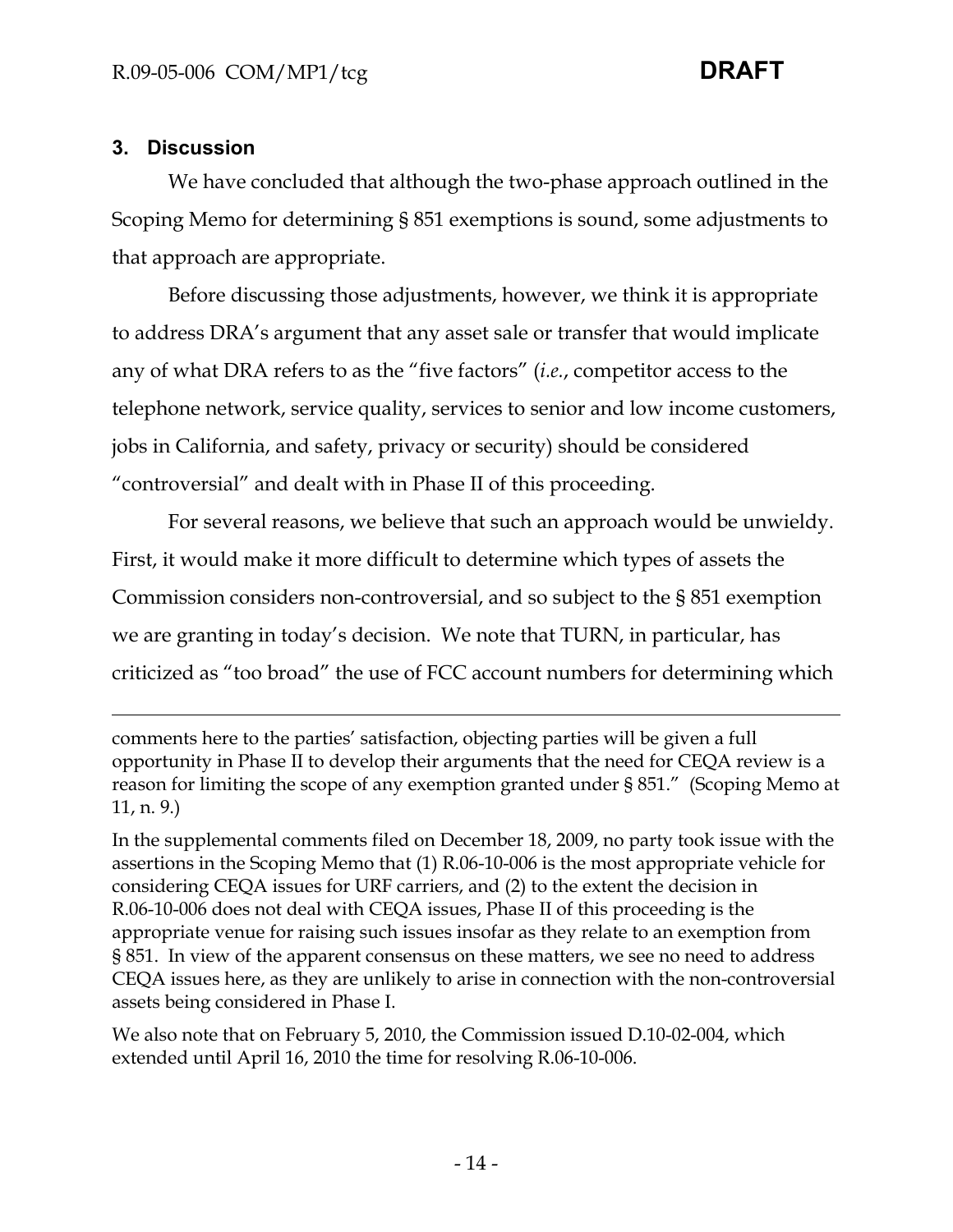$\overline{a}$ 

asset types should be subject to a Phase I § 851 exemption. (TURN Supplemental Comments at 6.) But the five factors proposed by DRA are even less specific, and could leave URF carriers seeking to invoke the § 851 exemption uncertain about whether an asset included within a relevant FCC account number might nonetheless not be exempt because it is to be considered in Phase II.14

First, we note that it is not appropriate for 360networks to request relief for an entire class of carriers in an application by a single carrier. Rather, an exemption from § 851 for all NDIECs and CLCs is more appropriately the subject of a rulemaking so that all persons or entities who would be affected by the exemption would receive notice and an opportunity to comment. At this time, we are unwilling to dedicate the resources necessary to address this issue in a rulemaking proceeding, and it would not be appropriate, here, to grant exemptions to all carriers based on this single application that was not served on any other parties. (D.01-05-041 at 5.)

This proceeding, by contrast, *is* a rulemaking to which the Commission has already devoted considerable resources. The parties have already filed three sets of comments, and more comments can be expected in connection with this decision and in Phase II. Fairly read, D.01-05-041 does not reject the use of § 851 exemptions for particular classes of assets.

<sup>14</sup> In the same vein, we disagree with Consumer Federation that the showings made thus far in the comments are inadequate, and that more proof is required from URF carriers that "the disposal or encumbrance of property in exempted accounts will not have an effect on 'the health, safety, comfort, and convenience'" of the utility's patrons. (Consumer Federation Supplemental Comments at 3.)

To support its argument, Consumer Federation relies largely on D.01-05-041, which denied an application by 360networks (USA) Inc. to exempt transfers of assets and interests between non-dominant interexchange carriers (NDIECs) and competitive local exchange carriers (CLCs) pursuant to § 853. Consumer Federation argues that the decision stands for the proposition that the Commission prefers the use of advice letters for routine transfers of assets under § 851. However, it is evident from discussion that Consumer Federation does not quote that the Commission's principal ground for denying the application was that the relief sought was too broad. The Commission stated: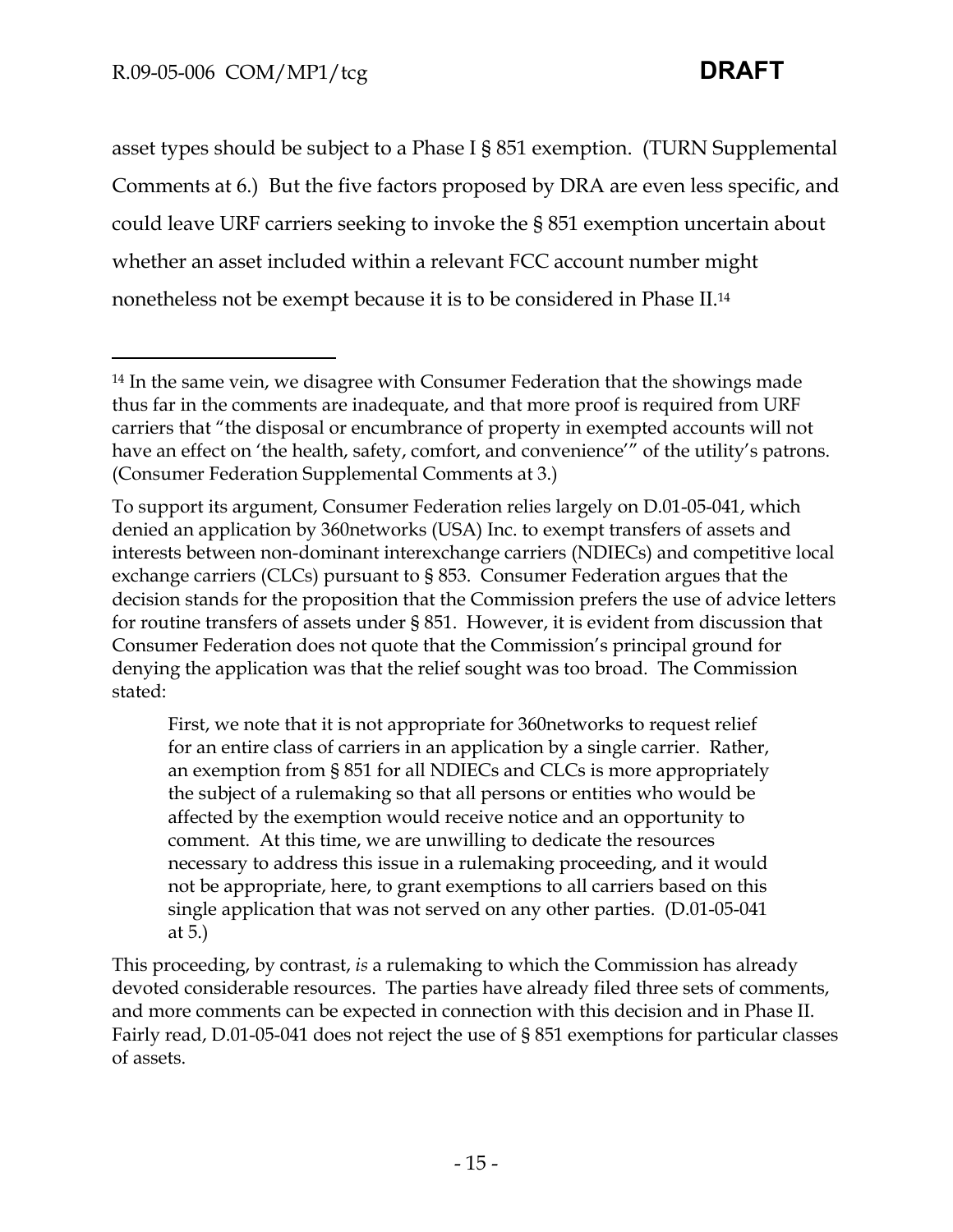-

Second, the use of DRA's five factor approach could thrust the Commission into consideration of issues as to which both our jurisdiction and our expertise are uncertain. For example, while everyone is concerned about the current rate of unemployment in California, delaying or conditioning the sale or other disposition of non-controversial assets because of potential job losses, as DRA appears to propose, seems unjustified. (DRA Supplemental Comments at 5-6.) Section 851 states that Commission approval is required for the sale, transfer, or encumbrance of any utility asset that is "necessary or useful in the performance of [the utility's] duties to the public." Thus, the focus of the statute is on ensuring that asset dispositions do not compromise the utility's ability to serve.15 The statute does not mention the preservation of employment as one of the factors the Commission should consider in weighing a proposed asset transfer.

Third, we fail to see the basis for DRA's argument that any category of asset transfer that might affect safety, security, or privacy (DRA's fifth factor) should be considered in Phase II. DRA cites no authority for this vague argument, nor does it give any examples. Deferring consideration of asset transfers that allegedly raise safety, security, or privacy concerns (apart from those clearly related to service quality) would simply be to invite endless debate over what matters might be covered.

<sup>15</sup> This purpose is made clear by the second paragraph of § 851, which provides, *inter alia*, that "this section does not prevent the sale, lease, encumbrance or other disposition by any public utility of property that is not necessary or useful in the performance of its duties to the public."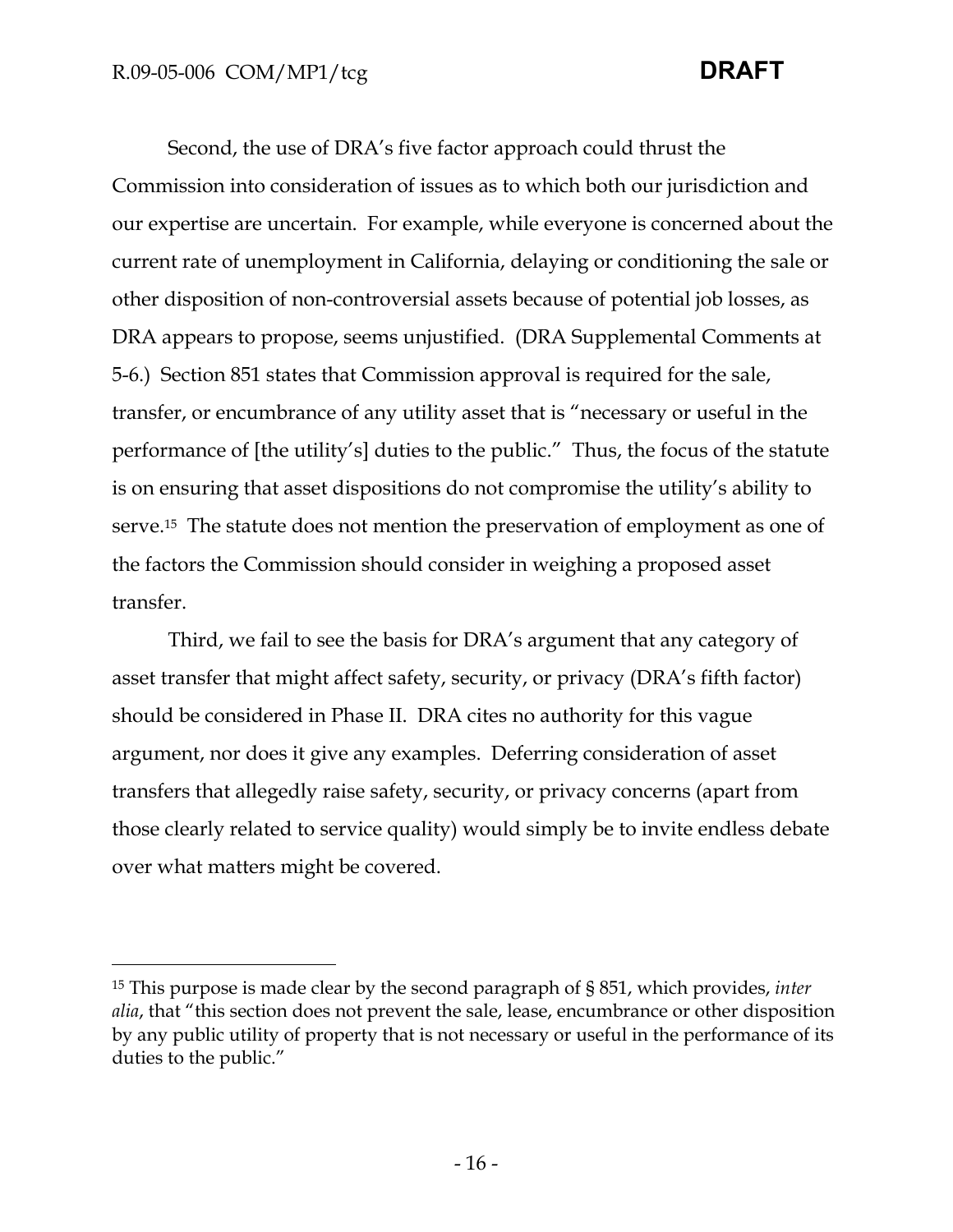-

However, even though we believe DRA's five factors are too broad to furnish a useful analytical framework for what should be considered in Phase II of this proceeding, we agree that one of the asset types DRA has identified should not be exempted from § 851 review today, but should await consideration in Phase II. As noted above, DRA argues that the sale or other disposition of payment centers (which fall within Uniform Account No. 2121) should not be exempted from § 851 review under Phase I:

Although the communications market has become increasingly accessible via the Internet, mobile devices, and telephone, the local payment center remains a preferred method for many customers to pay bills or inquire about services. This holds especially true for the elderly, poor, and those without access to the Internet. The closure of payment centers will require customers either to pay their bill online or by U.S. mail. (DRA Supplemental Comments at 4.)

DRA also notes that in locations without Internet access, payment by mail "is infeasible for those without access to traditional banking services." (*Id.* at 5.) We find DRA's reasoning persuasive, and so will exclude payment centers from the Account 2121 assets as to which we are granting an exemption from § 851 review by today's decision.

As noted above, one of the issues on which all of the commenting parties (except DRA and Consumer Federation16) agreed was the unworkability of the Scoping Memo's proposal to use a Tier 1 advice letter as a vehicle for an annual report on the use of the § 851 exemption. Among other things, the commenters

<sup>&</sup>lt;sup>16</sup> In its comments on the Scoping Memo, DRA argued that "the Commission should require annual reporting of 'five factor' transactions for at least five years from the effective date of the Phase 1 decision." (DRA Supplemental Comments at 7.) Neither DRA nor Consumer Federation commented directly upon the proposal to use a Tier 1 advice letter as the vehicle for an annual report.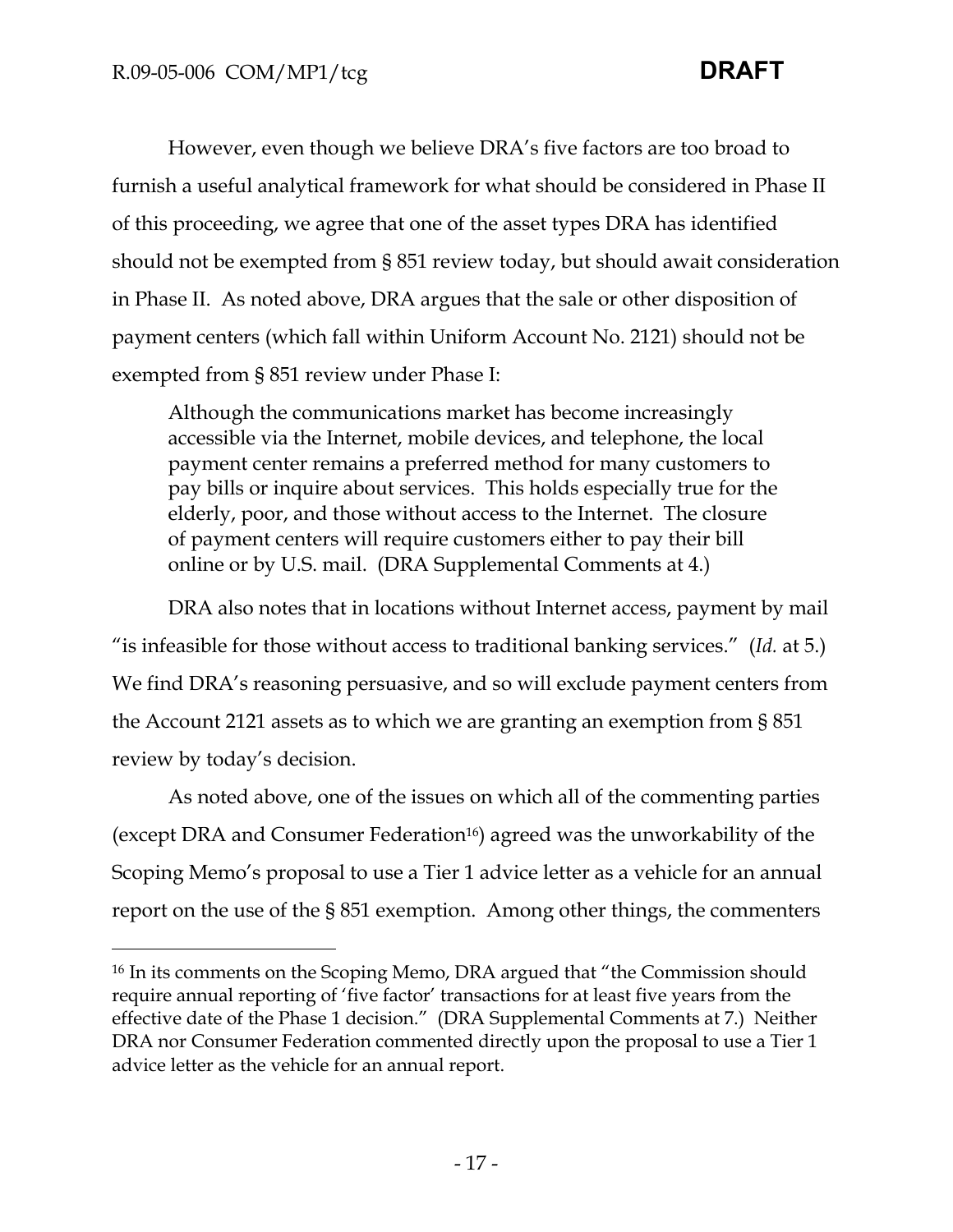pointed out that such a process would lead to meritless protests, would threaten to undo transactions that had been effectuated months before, and would make it difficult to attract buyers for unneeded utility assets because of the business uncertainties involved. (*See* AT&T Supplemental Comments at 5-6; Verizon Supplementary Comments at 2-3; SureWest Supplemental Comments at 2; TURN Supplemental Comments at 2; CALTEL Supplemental Comments at 2-3.)

We find this criticism persuasive, but still think an annual report on the use of the § 851 exemption is necessary. As an alternative to a Tier 1 advice letter, we think the proposal put forward by Verizon is a good starting point:

If . . . reporting is intended as a safeguard to ensure compliance with the new rules, then the annual report should be narrowly tailored for that specific purpose. For example, the report should be submitted to the Communications Division, not filed as a Tier 1 advice letter. It should be limited to a listing of asset transfers that, absent exemption, would have necessitated a section 851 filing in the first place. Parties should not be permitted to "protest" the report. And finally, the reporting requirement should expire within a reasonable sunset period, *e.g.*, two (2) years, so that reporting obligations do not continue in perpetuity in the absence of demonstrated need. (Verizon Supplemental Comments at 3-4.)

We agree with Verizon that this alternative form of annual report should be filed with the Director of the Communications Division (or its successor) and posted on the Commission's website. We also agree that the only transactions that need to be included are those that, absent an exemption, would have necessitated a § 851 filing in the first place. As a report rather than an advice letter, the report will not be subject to protest. However, like the Tier 1 advice letter proposed in footnote 8 of the Scoping Memo, the report should identify the type of asset sold or disposed of, the price, and the nature of the purchaser or transferee. If the purchaser or transferee is an independent third party, no name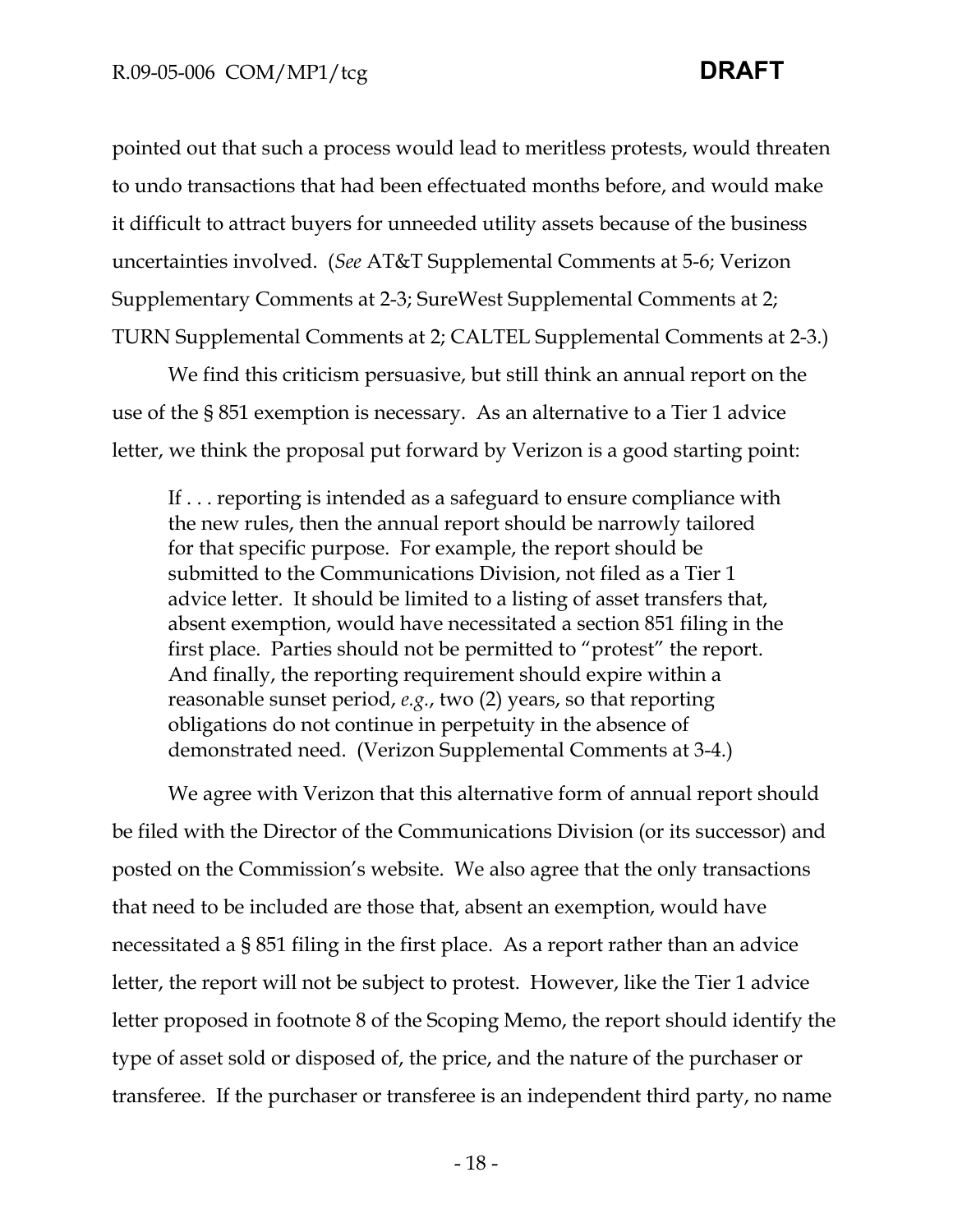$\overline{a}$ 

will be required. However, if the purchaser or transferee is an affiliate of the utility, then the name of the affiliate must be reported.17

Consumer Federation's argument is without merit because the gain-on-sale rules set forth in the decisions it cites do not apply to URF carriers. In D.06-05-041, the Commission dismissed AT&T, Verizon, SureWest and Frontier Communications as parties, finding that "the URF proceeding seems to be the best forum to resolve gain on sale issues" for these companies, because "that proceeding is examining all aspects of telecommunications regulation." (D.06-05-041 at 6.)

In the URF decision, D.06-08-030, the Commission concluded that because "the link between costs and rates was broken nearly twenty years ago with the adoption of NRF," ILEC shareholders should be allocated 100% of any gains or losses from the sale of ILEC assets. The Commission said:

Adopting a policy that allocates all gains or losses to shareholders will simplify the regulatory program and make it consistent with the economic principle that those who bear the risk should reap the rewards. We expect this reform will have a minimal impact on ratepayers. As Verizon's review of its records makes clear, under current rules, little gain is allocated to ratepayers despite complex calculations following a negotiated allocation rule, and elaborate record-keeping requirements.

We further note that the companies with which the ILECs compete retain all gains or losses from the sale of their utility property. Thus, adopting a policy that allocates one hundred percent of all gains and/or losses from the sale of property by ILECs to their shareholders will place ILECs on an even footing with their competitors. This reform serves our interests in promoting fair competition between communications providers. (D.06-08-030 at 224.)

<sup>&</sup>lt;sup>17</sup> Although it did not comment on the form of a report, Consumer Federation seems to be advocating financial reporting to the extent it argues that URF carriers invoking the § 851 exemption granted in this decision "should be required to share with customers any profit made from the sale of utility property which is exempted from section 851 review." (Consumer Federation Supplemental Comments at 5.) Consumer Federation argues that under D.06-05-041 and D.06-12-043, ratepayers are entitled to 100% of the gain from sales of depreciable assets, and 67% of the gain from sales of non-depreciable assets. (*Id.*)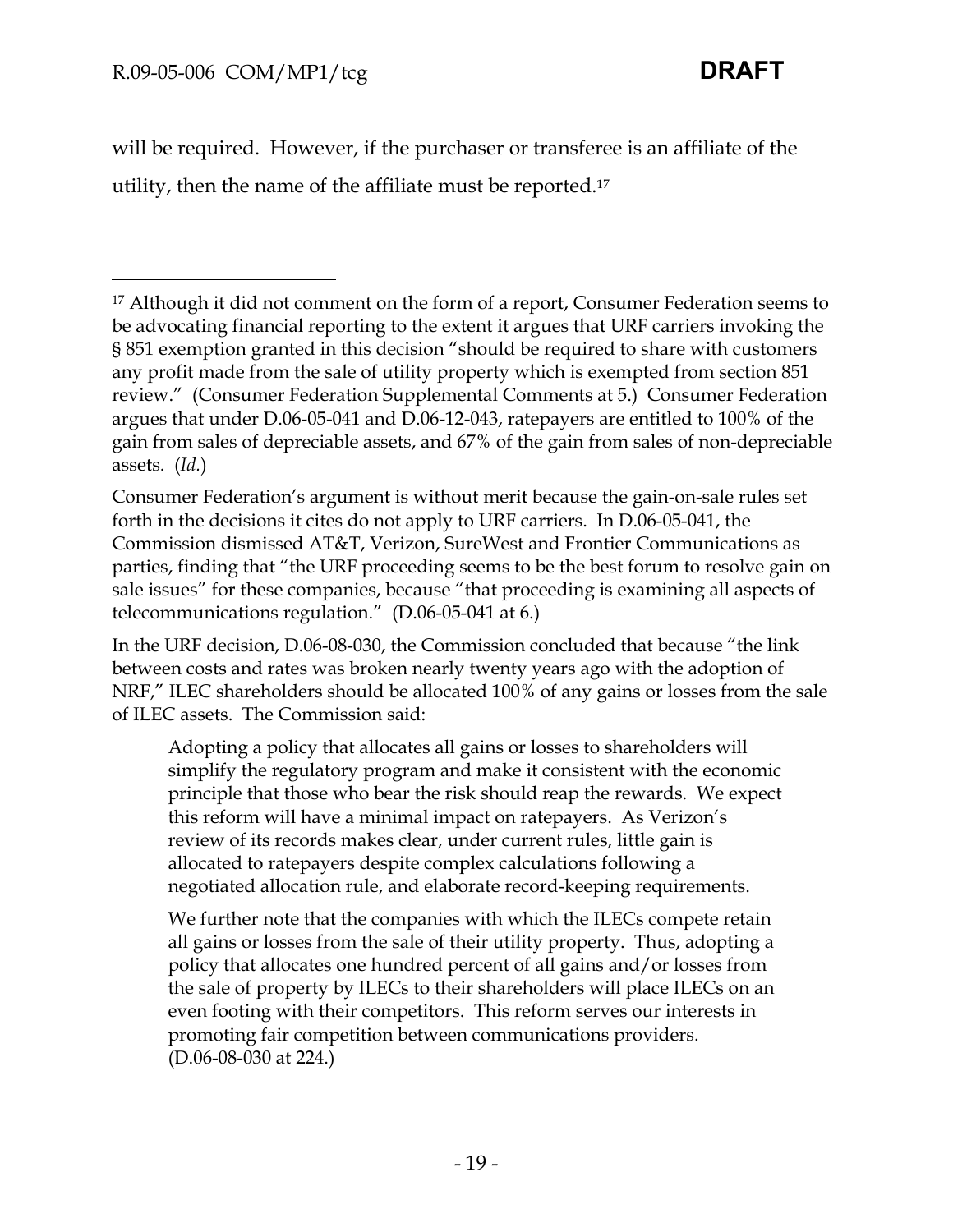$\overline{a}$ 

We do not agree with Verizon that this reporting requirement should be allowed to sunset after a short period, such as two years. One of the reasons we think the report is necessary is to monitor the use of the § 851 exemption we are granting today, which will last for four years. At the end of that time, any party to this proceeding (or a successor to such party) may request a reexamination of whether the § 851 exemption should be continued. If no party requests such a reexamination, then the exemption will continue.18

The final issue requiring discussion is the argument of AT&T, Verizon, and SureWest that we should grant an exemption from § 851 for capital leases and leasehold improvements that are not concerned with facilities used to provide UNEs, collocation, or other wholesale services, such services being reserved for Phase II. In arguing that we should reconsider the Scoping Memo's determination on this question, AT&T states:

Verizon noted [in its original proposal] that internal records could be used to identify those buildings with collocation space and space reserved for future collocation. Just as Account 2121 does not distinguish between buildings and portions of buildings with collocation space, Accounts 2681 and 2682 do not distinguish between those leases and leasehold improvements covering the type of property within the scope of Phase I and those covering the type of property within the scope of Phase II. However, just as in the case of buildings, internal records can be used to identify specific property within Accounts 2681 and 2682 and to determine whether specific leases or leasehold improvements cover the type of property

<sup>18</sup> By providing for a reexamination after four years of the § 851 exemption we are granting today, we do not mean to suggest that any party will be foreclosed from seeking reexamination sooner if, in a petition for modification of this decision, the party can demonstrate that the exemption has been abused.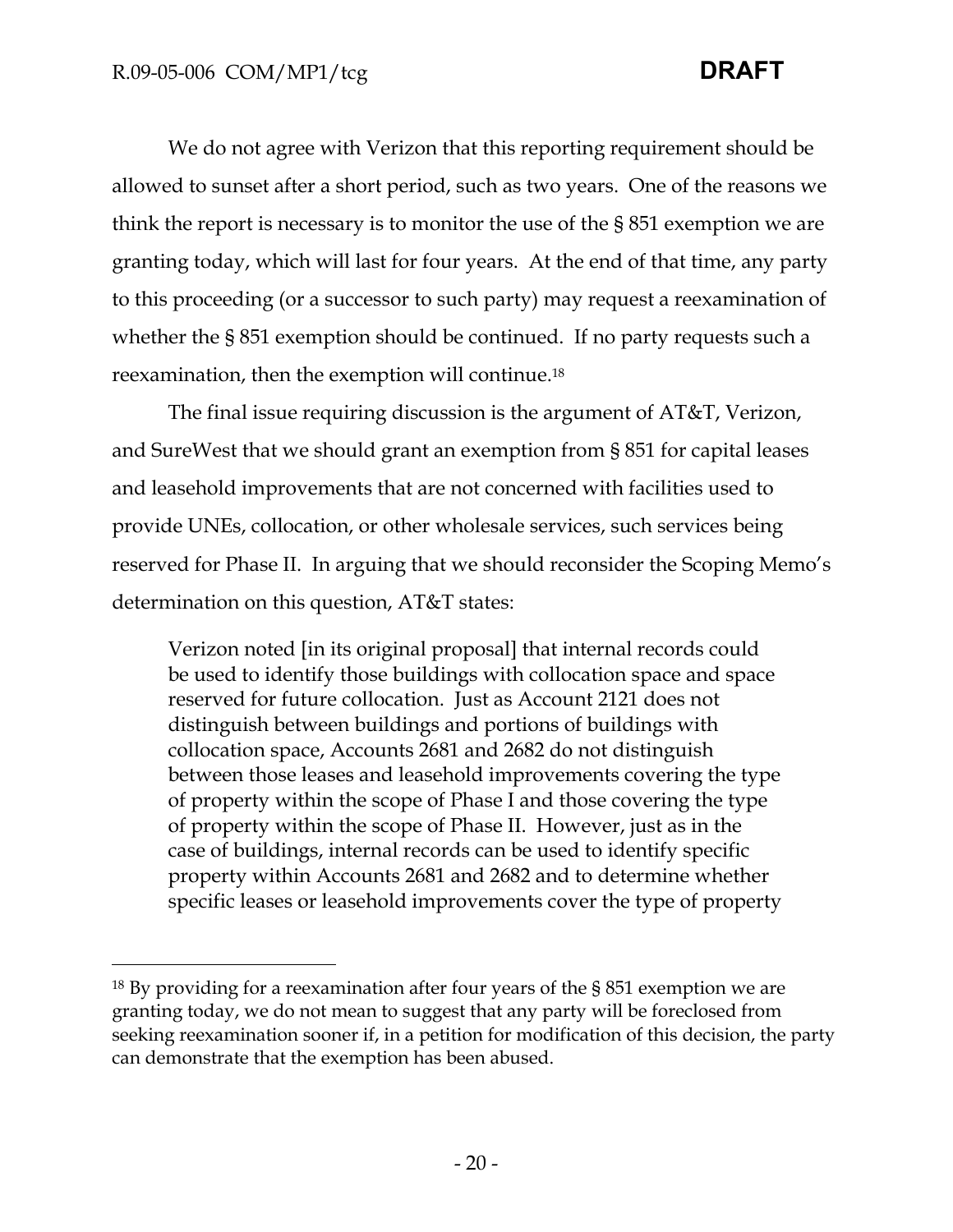in Phase I or the type of property in Phase II. (AT&T Supplemental Comments at 4; footnote omitted.)

While this argument is not without appeal, we decline to adopt it because we are not satisfied that most URF carriers have internal records that can be used with confidence to determine whether a particular lease or leasehold improvement is concerned with non-controversial assets being considered in Phase I, or with assets used to provide wholesale services or other controversial matters being considered in Phase II. In fact, if one examines the language in Verizon's June 26, 2009 initial proposal in this proceeding, it states only that "internal records *should be* readily available" to differentiate between buildings with current or future collocation space and buildings without such space. (Verizon Initial Comments and Proposal at 4; emphasis supplied.) While we would expect carriers to have detailed records about buildings they own, we are less confident that they would necessarily have equally detailed records about facilities they are leasing. In the absence of evidence that URF carriers do have such records,19 we decline to modify the determination as to Accounts 2681 and 2682 made in the Scoping Memo.

## **4. Comments on Proposed Decision**

-

The proposed decision of Commissioner Michael R. Peevey in this proceeding was mailed to the parties in accordance with Section 311 of the Public Utilities Code and comments were allowed under Rule 14.3 of the Commission's

<sup>19</sup> AT&T, Verizon, and SureWest are free to offer such evidence through declarations submitted along with their comments on this proposed decision. Depending on the nature of any declarations submitted, we may afford DRA, TURN, and CALTEL an opportunity to comment on this evidence through reply or rebuttal comments.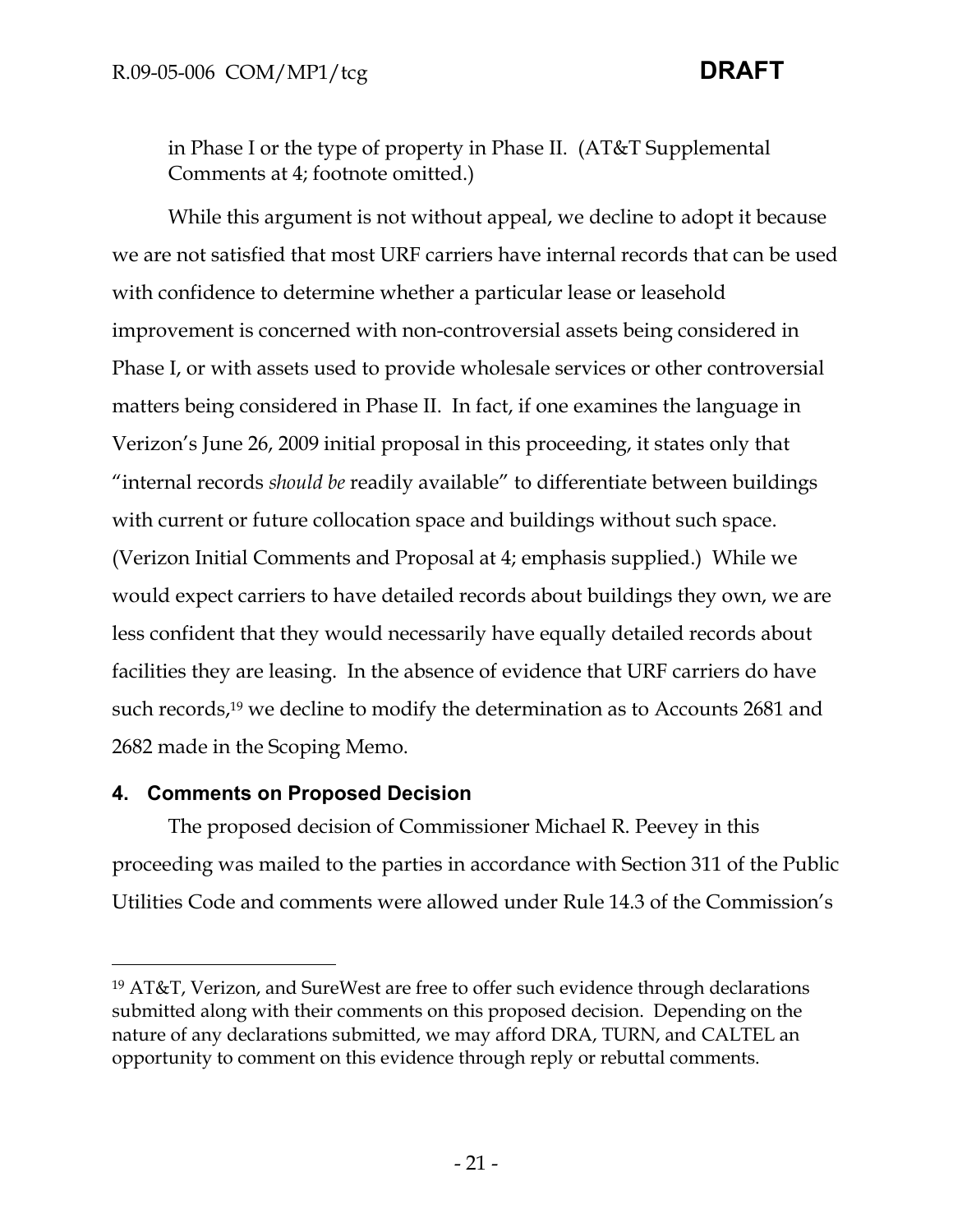Rules of Practice and Procedure. Comments were filed on \_\_\_\_\_\_\_\_\_\_\_\_, and reply comments were filed on \_\_\_\_\_\_\_\_\_\_\_\_\_ by \_\_\_\_\_\_\_\_\_\_\_.

# **5. Assignment of Proceeding**

Michael R. Peevey is the assigned Commissioner and A. Kirk McKenzie is the assigned Administrative Law Judge in this proceeding.

# **Findings of Fact**

1. The OIR in this proceeding was issued in May 2009.

2. Pursuant to the schedule set forth in the OIR (as modified by joint rulings issued by the assigned Commissioner and the assigned ALJ on May 22, 2009 and August 6, 2009), the parties submitted initial comments and proposals on June 26, 2009, and reply comments on September 4, 2009.

3. A Scoping Memo for Phase I of this proceeding was issued by the assigned Commissioner on November 9, 2009.

4. In the aforesaid Scoping Memo, the assigned Commissioner accepted (with certain modifications) Verizon's proposal to divide this proceeding into two phases, with the first phase devoted to whether an exemption from the requirements of § 851 should be granted to URF carriers in connection with sales or other dispositions of assets likely to be non-controversial, and the second phase devoted to whether (and to what extent) an exemption from the requirements of § 851 should be granted to URF carriers in connection with sales or other dispositions of assets likely to be controversial, such as assets used to provide collocation, UNEs, and other wholesale services.

5. Consistently with the approach described in the previous Finding of Fact (FOF), the Scoping Memo stated the assigned Commissioner's intent to propose to the Commission that in Phase I of this proceeding, URF carriers (except ILECs still filing GRCs) should, with certain exceptions, be granted an exemption from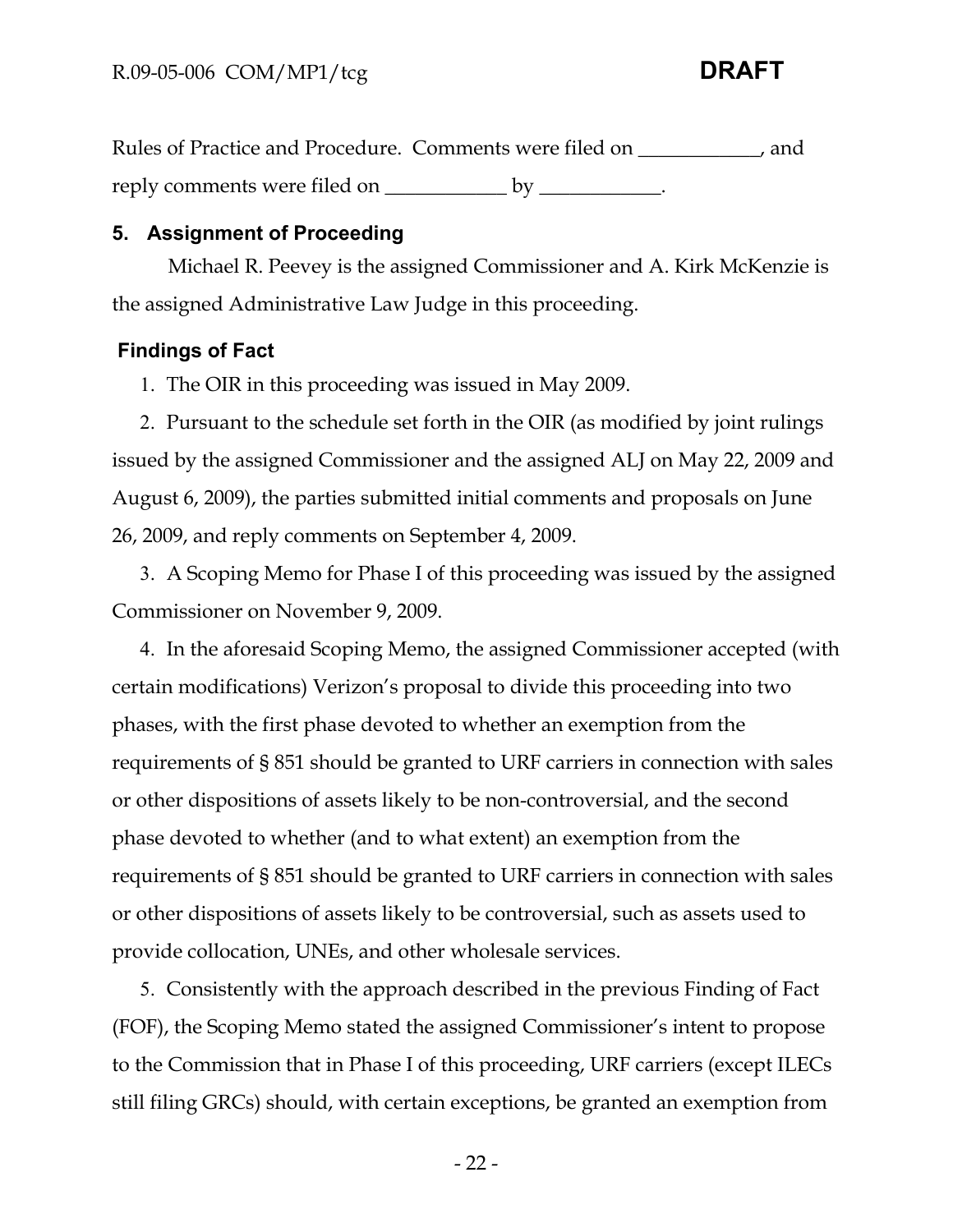§ 851 with respect to sales or other dispositions of assets falling within Account Nos. 2111 (land), 2112 (motor vehicles), 2113 (aircraft), 2114 (tools and other work equipment), 2121 (buildings), 2122 (furniture), 2123 (office equipment), 2124 (general purpose computers), and 2690 (intangibles) of the FCC's Uniform System of Accounts.

6. With respect to Account 2121 (buildings), the Scoping Memo proposed that an exemption from § 851 should not be granted with respect to buildings that are currently being used to provide collocation space, or in which collocation space has been reserved for the future. The Scoping Memo concluded that whether an exemption from § 851 is appropriate for such buildings is an issue that should be considered in Phase II of this proceeding.

7. The Scoping Memo concluded that it was not appropriate to include Account Nos. 2681 (capital leases) and 2682 (leasehold improvements) within the scope of Phase I, because URF carriers might well be parties to leases covering assets used to provide UNEs, collocation, or other wholesale services, and the issues surrounding such leases were more appropriate for consideration in Phase II.

8. In the Scoping Memo, the assigned Commissioner concluded that notwithstanding the exemption from § 851 he proposed to recommend in connection with the assets to be included in Phase I, URF ILECs relying on this exemption should be required to file an annual report, in the form of a Tier 1 advice letter, that would summarize information about the asset dispositions as to which the ILEC had invoked the § 851 exemption in the preceding year. As a Tier 1 advice letter, the proposed annual report would be subject to protest.

9. The Scoping Memo concluded that this proceeding should be categorized as quasi-legislative, and that hearings would not be necessary in Phase I.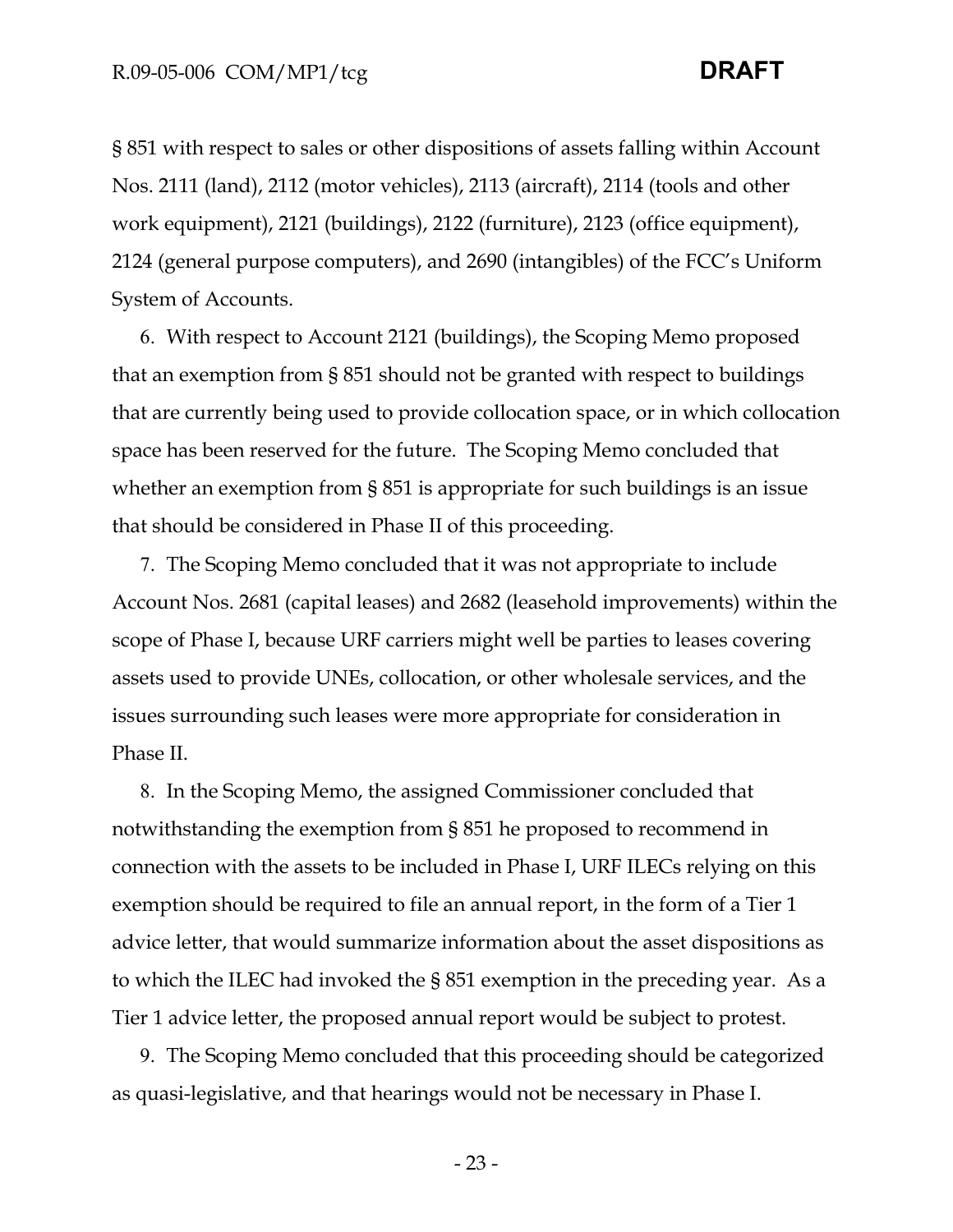10. The Scoping Memo stated that a separate scoping memo would be issued in connection with Phase II, and that it was not possible at this time to determine whether hearings might be necessary in Phase II, or what the schedule for that phase should be.

11. The Scoping Memo invited all parties to file supplementary comments concerning any remaining issues the parties might have in connection with the types of assets to be included in Phase I.

12. On December 18, 2009, all parties filed supplementary comments concerning various Phase I issues.

13. It its supplemental comments, DRA urges that instead of relying upon FCC accounts to define the assets subject to Phase I, the Commission should consider as controversial, and thus include in Phase II, any asset disposition involving any one or more of the following five factors: (a) competitor access to the telephone network, (b) service quality, (c) services to seniors and low income customers, (d) jobs in California, and (e) safety, privacy, or security.

14. The approach for phasing this proceeding suggested in DRA's supplemental comments would be less workable than the approach taken in the Scoping Memo, because the use of DRA's five factors would make it more difficult to determine which assets the Commission considers within the scope of Phase I, and could thrust the Commission into areas where its jurisdiction is uncertain, among other reasons.

15. As DRA argues, payment centers should not be included within the scope of Phase I, because payment centers remain important resources for many customers seeking to pay or inquire about their bills, including the poor, the elderly, and those with limited or no access to the Internet or traditional banking services.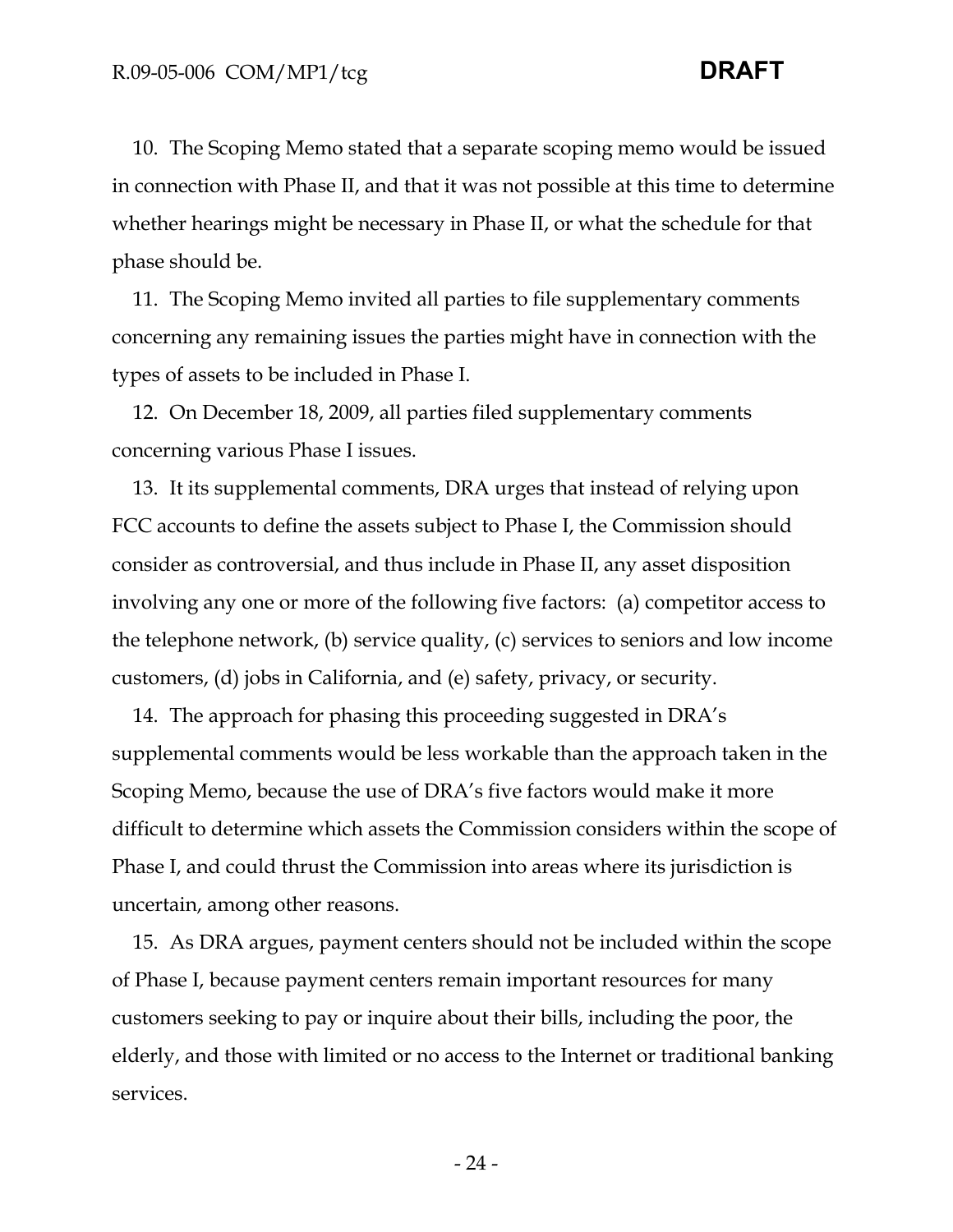16. Instead of using a Tier 1 advice letter, URF carriers invoking the § 851 exemption granted in this decision should be required to file an annual report with the Director of the Communications Division, which the Director should post on the Commission's website. This report should not be subject to protest.

17. The Scoping Memo's decision to exclude assets included within Uniform System of Account Nos. 2681 (capital leases) and 2682 (leasehold improvements) should not be reconsidered unless and until it can be demonstrated that the URF carriers being granted an exemption from § 851 by this decision have records concerning leases they have entered into that would enable the Commission to determine whether such assets are non-controversial, or whether such assets are used to provide UNEs, collocation, or other wholesale services that will be considered in Phase II of this proceeding.

18. The exemption from § 851 granted in this Phase I decision will not raise any issues under CEQA.

19. Any issues pertaining to CEQA that are not addressed in R.06-10-006 and that relate to any exemption from § 851 that may be granted in Phase II of this proceeding will be addressed in Phase II of this proceeding.

### **Conclusions of Law**

1. Subject to certain conditions, an exemption from the requirements of Pub. Util. Code § 851 should be granted with respect to sales or other dispositions of assets by URF carriers (except ILECs still filing GRCs) that fall within the following account numbers of the FCC's Uniform System of Accounts: 2111 (land), 2112 (motor vehicles), 2113 (aircraft), 2114 (tools and other work equipment), 2121 (buildings), 2122 (furniture), 2123 (office equipment), 2124 (general purpose computers), and 2690 (intangibles).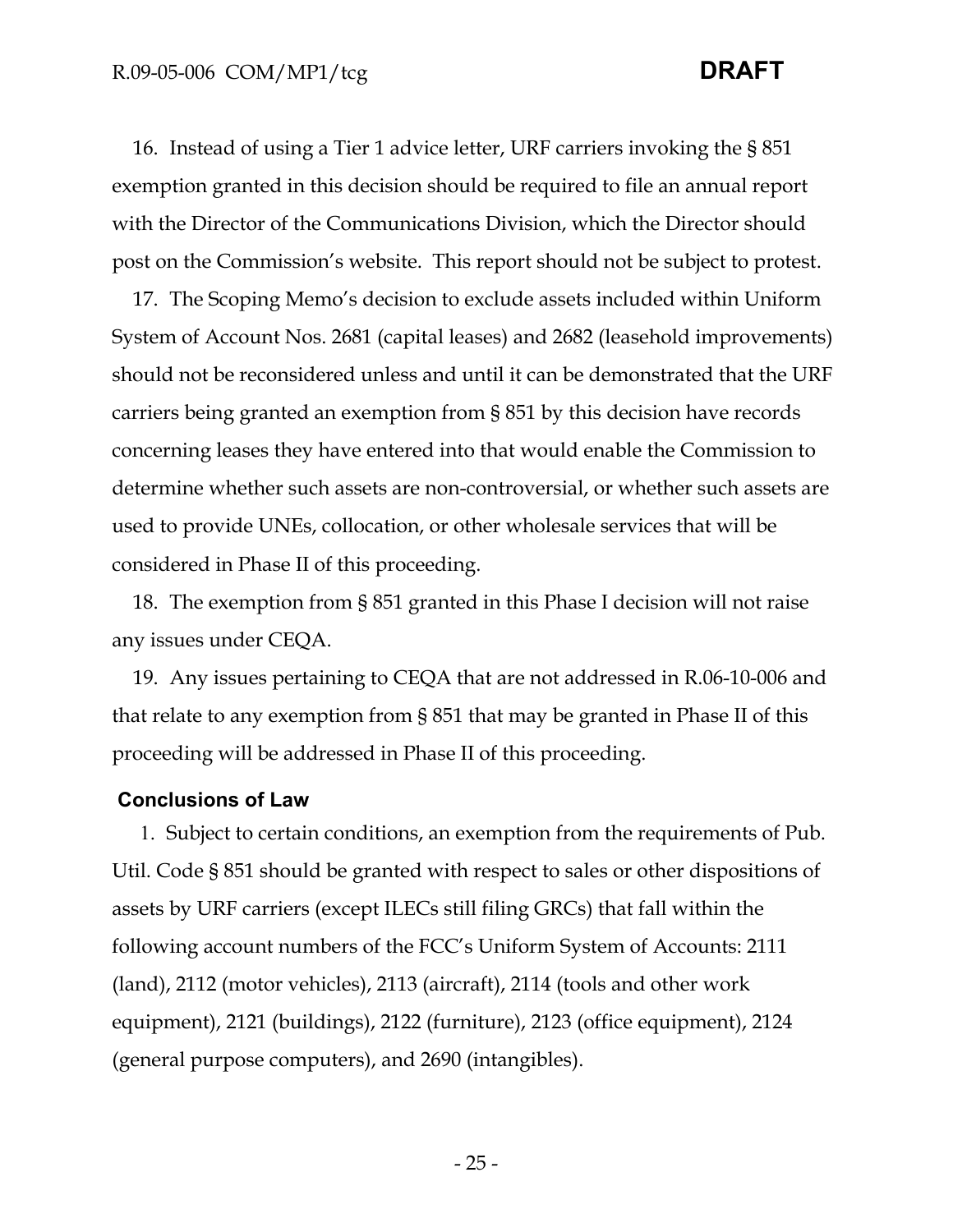2. An exemption from the requirements of Pub. Util. Code § 851 should not be granted to URF carriers with respect to sales or other dispositions of assets that fall within Account No. 2121 (buildings) of the FCC's Uniform System of Accounts to the extent such buildings are currently being used to provide collocation services, or have space reserved in them to provide such services in the future.

3. An exemption from the requirements of Pub. Util. Code § 851 should not be granted to URF carriers with respect to sales or other dispositions of assets that fall within Accounts Nos. 2681 (capital leases) and 2682 (leasehold improvements) of the FCC's Uniform System of Accounts unless and until such carriers can demonstrate that they have records concerning leases they have entered into that would enable the Commission to determine whether the assets covered by such leases are non-controversial, or are used to provide UNEs, collocation, or other wholesale services that will be considered in Phase II of this proceeding.

4. Each URF carrier granted an exemption from Pub. Util. Code § 851 by this decision should be required to file an annual report setting forth the transactions for the preceding calendar year as to which the carrier is relying on the § 851 exemption granted herein as a justification for not filing a § 851 application. With respect to each such transaction, the report should state separately the type of asset sold or disposed of, the price, and the nature of the purchaser or transferee. This annual report should not be subject to protest.

5. In the event the purchaser or transferee of an asset is an independent third party, no name need be given in the annual report referred to in the preceding Conclusion of Law (COL). In the event such purchaser or transferee is an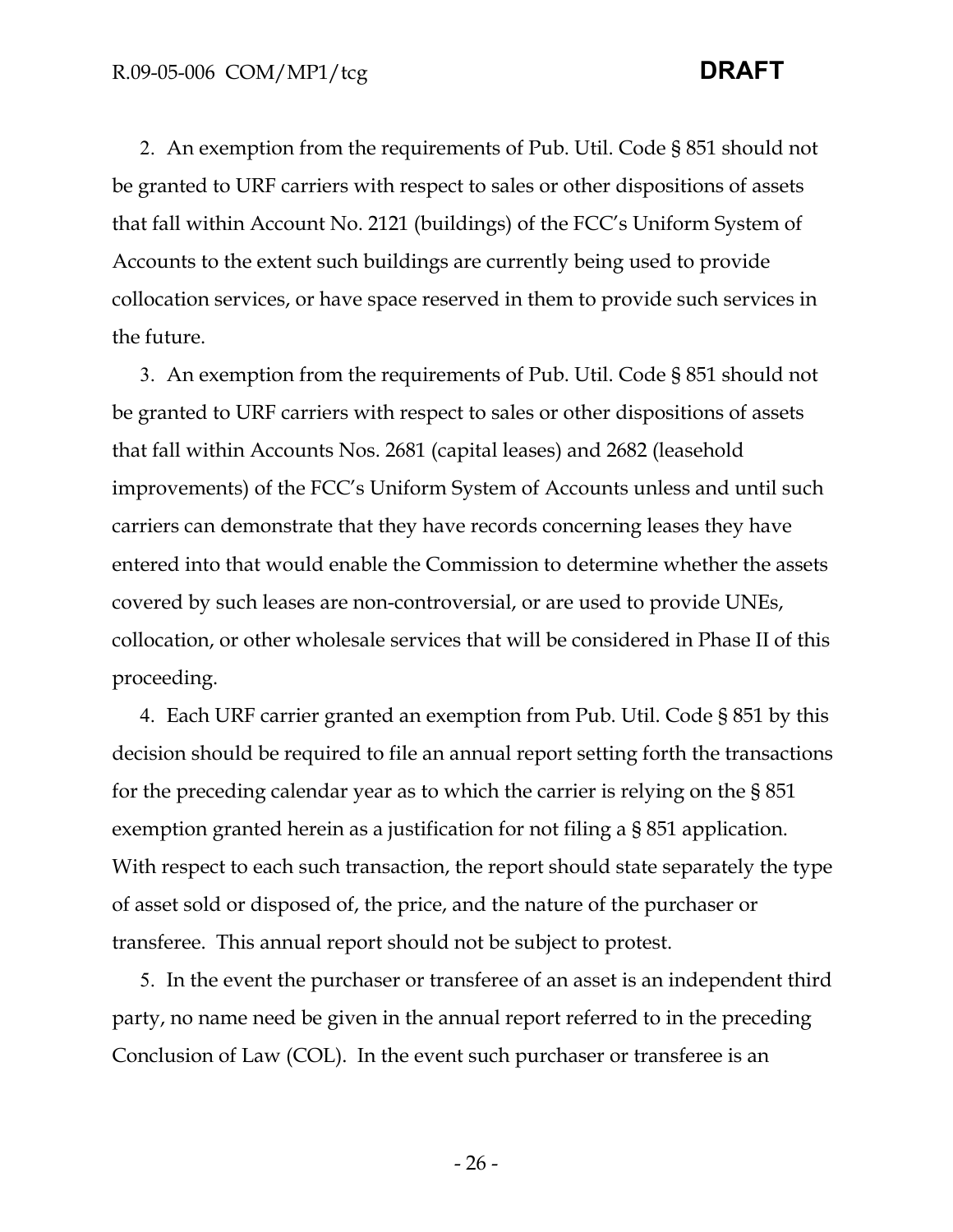affiliate of the utility, the name of the affiliate shall be included in the report of the transaction.

6. The annual report referred to in COL 4 should be filed by March 31 of each year for transactions taking place in the preceding calendar year. The first such report should be due no later than March 31, 2011. Such annual reports should also be due in 2012, 2013 and 2014, and possibly longer.

7. On or after June 1, 2014, any party to this proceeding (or a successor to such a party) should be permitted to file a petition for modification seeking termination of the exemption from § 851 granted in this decision on the ground that such exemption has not effectively served the purposes set out for the exemption in the OIR and in subsequent rulings and decisions in this proceeding.

## **ORDER**

### **IT IS ORDERED** that:

1. Pursuant to the powers set forth in subsection 853(b) of the Public Utilities Code, and subject to the conditions set forth in this Order, an exemption from the requirements of Pub. Util. Code § 851 is hereby granted to all carriers subject to the Uniform Regulatory Framework adopted in Decision 06-08-030 (except for incumbent local exchange carriers still required to file general rate cases) with respect to the sale or other disposition of assets that fall within the following account numbers of the Uniform System of Accounts promulgated by the Federal Communications Commission: 2111 (land), 2112 (motor vehicles), 2113 (aircraft), 2114 (tools and other work equipment), 2121 (buildings), 2122 (furniture), 2123 (office equipment), 2124 (general purpose computers), and 2690 (intangibles).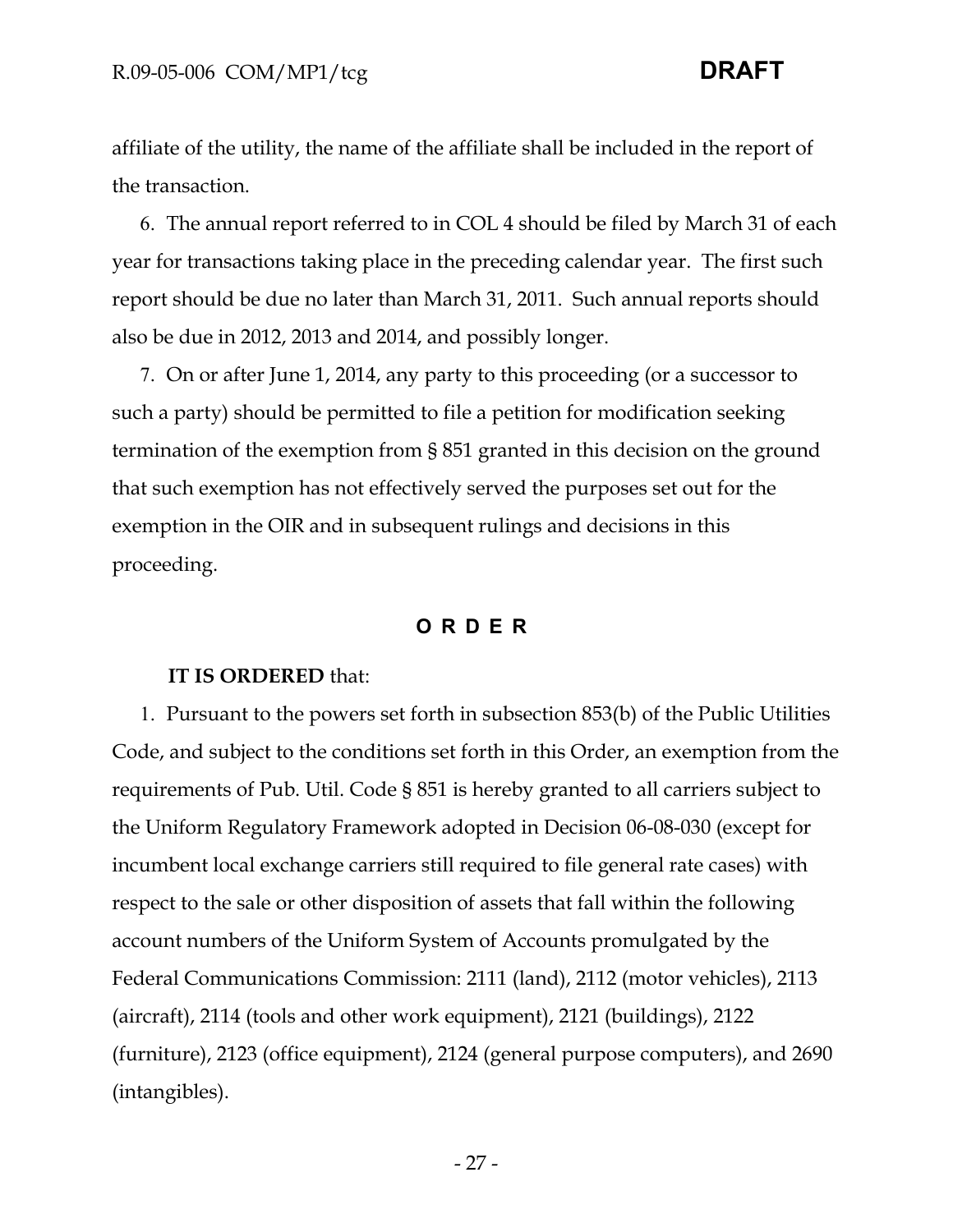2. The exemption from Pub. Util. Code § 851 granted by this order shall not apply to sales or other dispositions of assets included within Account No. 2121 (buildings) of the Uniform System of Accounts promulgated by the Federal Communications Commission to the extent such buildings are currently being used to provide collocation services, or have space reserved in them to provide such collocation services in the future.

3. Each carrier granted an exemption by this order shall file an annual report with the Director of the Communications Division setting forth each transaction for the preceding calendar year as to which such carrier is relying on the exemption from Pub. Util. Code § 851 granted by this order as a justification for not filing an application under Pub. Util. Code § 851 concerning such transaction. With respect to each such transaction, the report shall state separately the type of asset sold or disposed of, the price, and the nature of the purchaser or transferee. This annual report shall not be subject to protest.

4. In the event the purchaser or transferee of an asset covered by the annual report required by the previous ordering paragraph is an independent third party, no name for the purchaser or transferee need be given in the annual report. In the event the purchaser or transferee of an asset covered by the annual report required by the previous ordering paragraph is an affiliate of the utility filing the report, the name of the affiliate shall be included in the report of the transaction.

5. The annual report required by Ordering Paragraphs 3 and 4 herein shall be filed by March 31 of each year for transactions taking place in the preceding calendar year. The first such annual report shall be filed no later than March 31, 2011. Annual reports as required by Ordering Paragraphs 3 and 4 herein shall also be filed in 2012, 2013 and 2014.

- 28 -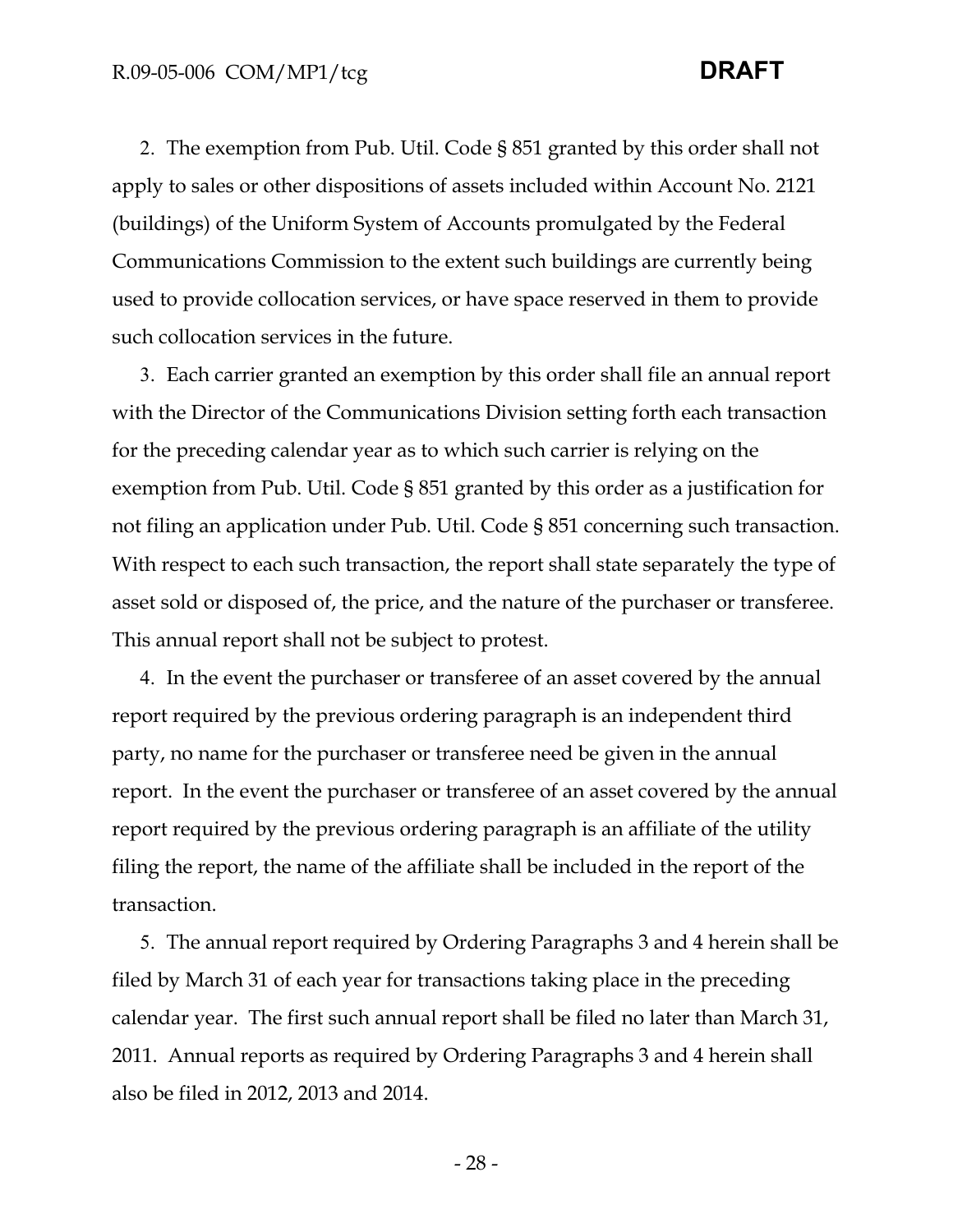6. Nothing in this order relieves any carrier granted an exemption from Pub. Util. Code § 851 herein from having to file reports concerning service quality, safety, or other issues that are required by other Commission decisions.

This order is effective today.

Dated , at San Francisco, California.